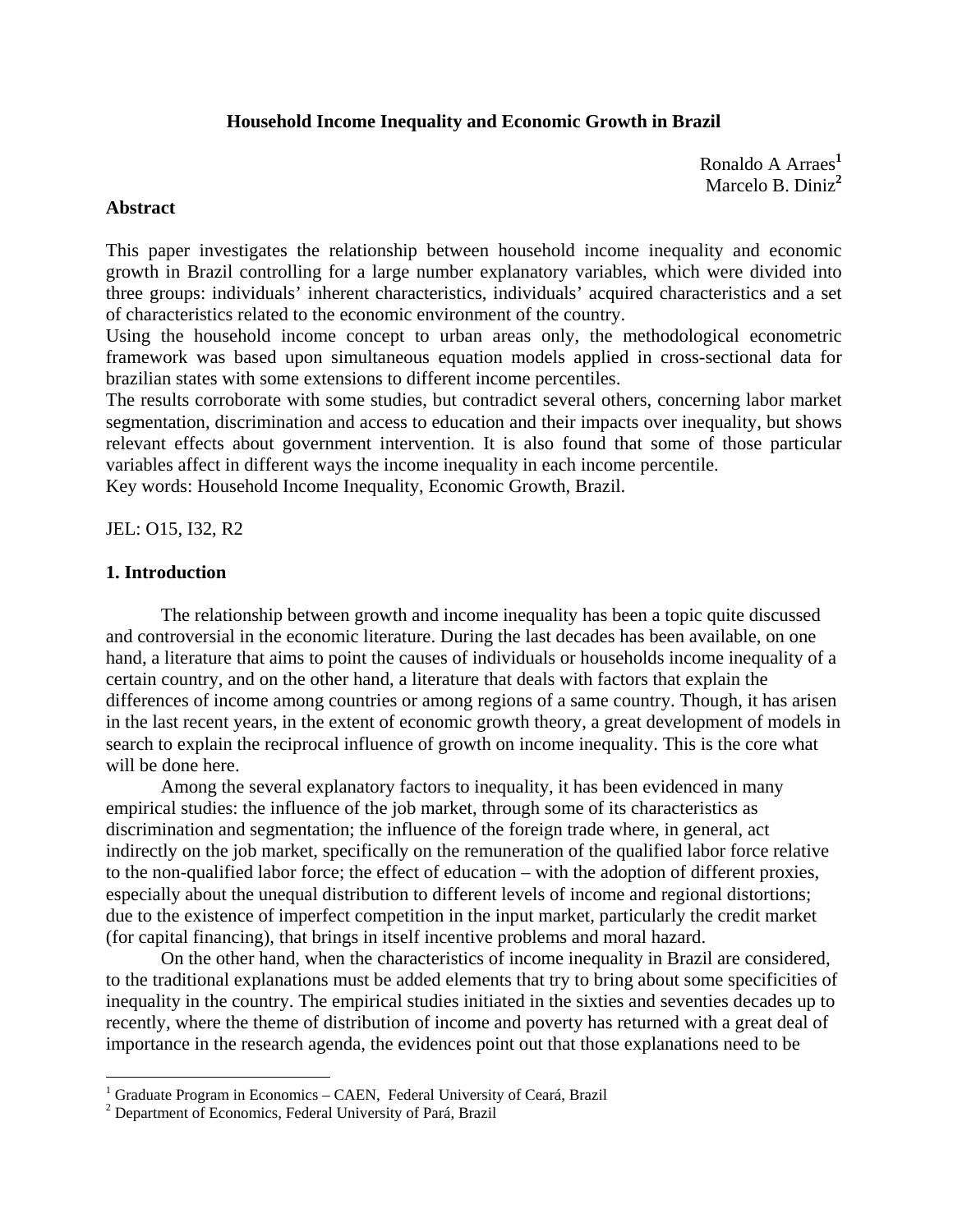taken into account in order to assess about the decisive causes of income inequality in Brazil and their relationships with economic growth/development.

The objective of this article is to verify how the relationship between inequality and growth and the explanatory factors are connected to each other, and how they can explain the income inequality in Brazil. Moreover, it is also proposed to investigate how some of the specific characteristics of the income distribution are related, starting from the concept of urban household income for the Brazilian states. A cross-section analysis is made through a simultaneous equations model, relating growth and inequality, with an extension to selected income percentiles. Besides this introduction, the article is divided in seven sections: The second section exposes the theoretical foundations of the relationship between inequality and growth; the third section approaches the characteristics of the Brazilian inequality and its fundaments; section four states the hypotheses of the empirical model to be adopted; sections five and six present the econometric model and the results; the conclusions are synthesized in section seven.

# **2. Theoretical Foundations**

Growth and inequality does not possess a one way relationship, but a simultaneous a relation of causality where the channels that perpetuate growth act in the sense of promoting the economic distribution of income and wealth. In this sense, in analytical terms, it could start from a given initial distribution of inequality measured in an instant in time and then verify how it develops within a sustained growth process. So, the starting point can be the effect of that initial distribution (inequality) it influenced the growth process, or it can be verified as the growth affects the distribution and, consequently, the inequality. At the current stage of development of any country there always exist a feedback effect between them and, therefore, both ways of causality.

The studies that search to verify that reciprocal effect as a single direction effect are just making an abstraction with respect to the empirical nature of the problem. Starting from the fact that indeed there exist a simultaneity between growth and income inequality, and taking for reference the most recent contributions in light of the theory of economic growth, it can grouped the growth models in at least four types: the) the models of human capital; b) the trade models that appear as the trade opening and its influence on the productive structure, have been affecting the dynamics of the labor market and, therefore in the relative wages of the qualified labor *vis a vis* the non-qualified labor; c) the models of political economy that emphasize the existence of social and political conflicts in the decisions of implementations of government policies that can influence direct and indirectly the distribution of income; d) the restriction models (especially) of credit that, based on the hypotheses of market imperfections, incomplete markets, and in the theories of adverse selection and moral hazard, accentuate how the restricted conditions of capital and wealth create adverse effects on the relationship between inequality and growth.

The models of human capital, either treating the human capital directly as a production factor (Azariadis; Drazen, 1990; Mankiw, Romer; Weil, 1992; Benhabibi; Spiegel, 1994), or taking its indirect effects as externalidades (Romer, 1986, 1990; Lucas, 1988), evidence a positive impact of education on the economic growth. Besides, in those articles the differences in education among countries have been pointed out as decisive to explain the gap among poor and rich countries.

Although the growth theory did not have as main focus of analysis the income inequality, the studies on convergence have been very important in the development of explanatory models of inequality among countries based upon human capital and technological innovation.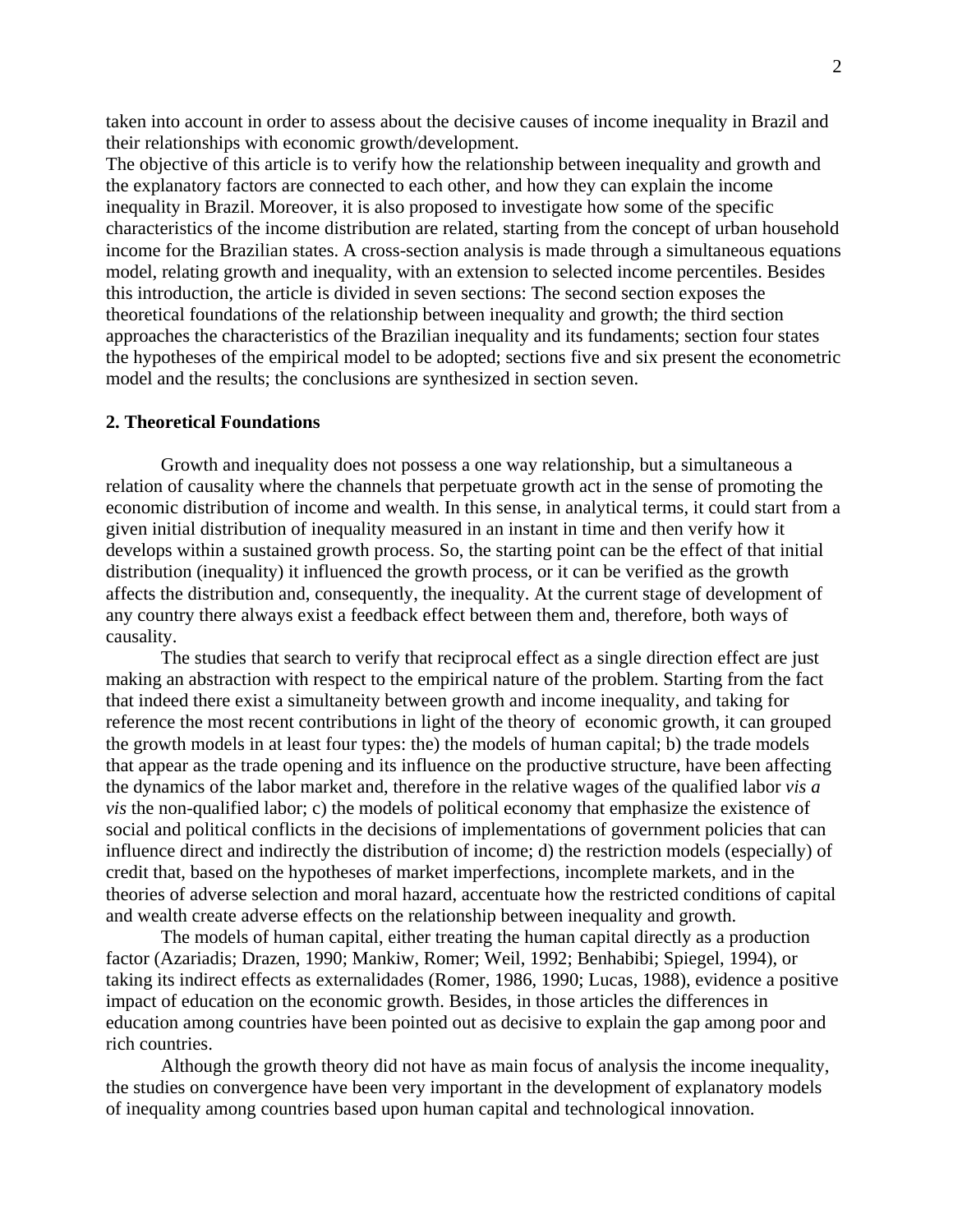According to Ram (apud Menezes-Filho, 2001), education can affect income inequality either positively or negatively. An education expansion starting from low education levels tends to increase the inequality, once it increases the education deviations among the new generation that will receive more education and the old one that would not benefit directly from it. On the other hand, the education expansion may have a reducing impact on the inequality as long as there is a reduction in the differential of wages associated to it along the time. However, this channel acts in consonance with the demand and the offer for the several education groups; the technological biasness (that acts directly on the demand); the international trade; and the patterns of domestic consumption and growth of income.

In some models, the importance of human capital about the inequality rises in an indirect way, once it affects the levels of investment and product, as well as the adjustment possibilities to external shocks (Galor; Zeira, 1993). In other models, in a context of incomplete markets of human capital, where education is a public good, it can create an endogenous stratification between poor and rich that would drive the persistence of income inequality (Durlauf, 1992).

The theory of human capital maybe is the one that has acquired the largest number of followers from the initiated debate in the sixties in Brazil concerning the problem of income inequality which stood in evidence with Langoni's findings (1975). Among the contributed papers, one that deserved special attention is due to Lam and Levinson (1990), where they showed that prize (salary) for the education in Brazil was one of the highest in the world - a burden tax of about 15%.

Recently, many studies have focused on education as a explanatory variable for income inequality, which can be mentioned: Ramos and Reis (1991), Viegas (1996), Menezes-Filho, Fernandes and Picchetti (2000), Menezes-Filho (2001), Barros; Henriques and Mendonça (2000) and more recently Barros et al. (2002). The latter remarks that individuals' education represents the main source of Brazilian income inequality, and it accounts for about 2/3 of the Brazilian income inequality.

The trade models are supported by three main theorems, Heckscher-Ohlin, Stolper-Samuelson and Rybczynski, which are complements to one another by sustaining the hypothesis that the trade opening does have a firm favorable effect on the distribution of income.

The works that tested those three theorems empirically again, especially the first two did not arrive to consensual results. While Of Long and Summers (1991), Dollar (1992) and Krueger (1997) they end for the positive effects of the trade on the growth, Bourguignon and Morrisson (1990), they marked that, for the case of the developing countries, the effect of the trade depends on the protection level about the distribution of the endowment and the abundance of the resources, acting in a negative way in abundant countries in lands and natural resources, as well as the more protectionists went those countries.

Greenaway, Morgan and Wright (1997) summarizing the evidence of the liberalization programs and reform commercial on the growth of a long sample of countries, they affirm that usually (powder-reform) it happens an improvement of the Swinging of Payments in Average Transactions, partly due to an increment of the tax of growth of the exported products, but also in a second moment due to the reduction of the imports. For his/her time, the result of the experiences of the several countries sustains an ambiguous effect on the growth, whose explanations have if focused in three slopes: I draw of the program, implementation of the program and the weak answer of the offer. This last one based in the hypothesis of low elasticity of the offer, and/or in the government's low credibility in driving the reform.

 For his/her shift, in the sense of testing empirically, the effects of the commercial opening about the inequality, the results are not also consensual. While Edwards (1997) it presented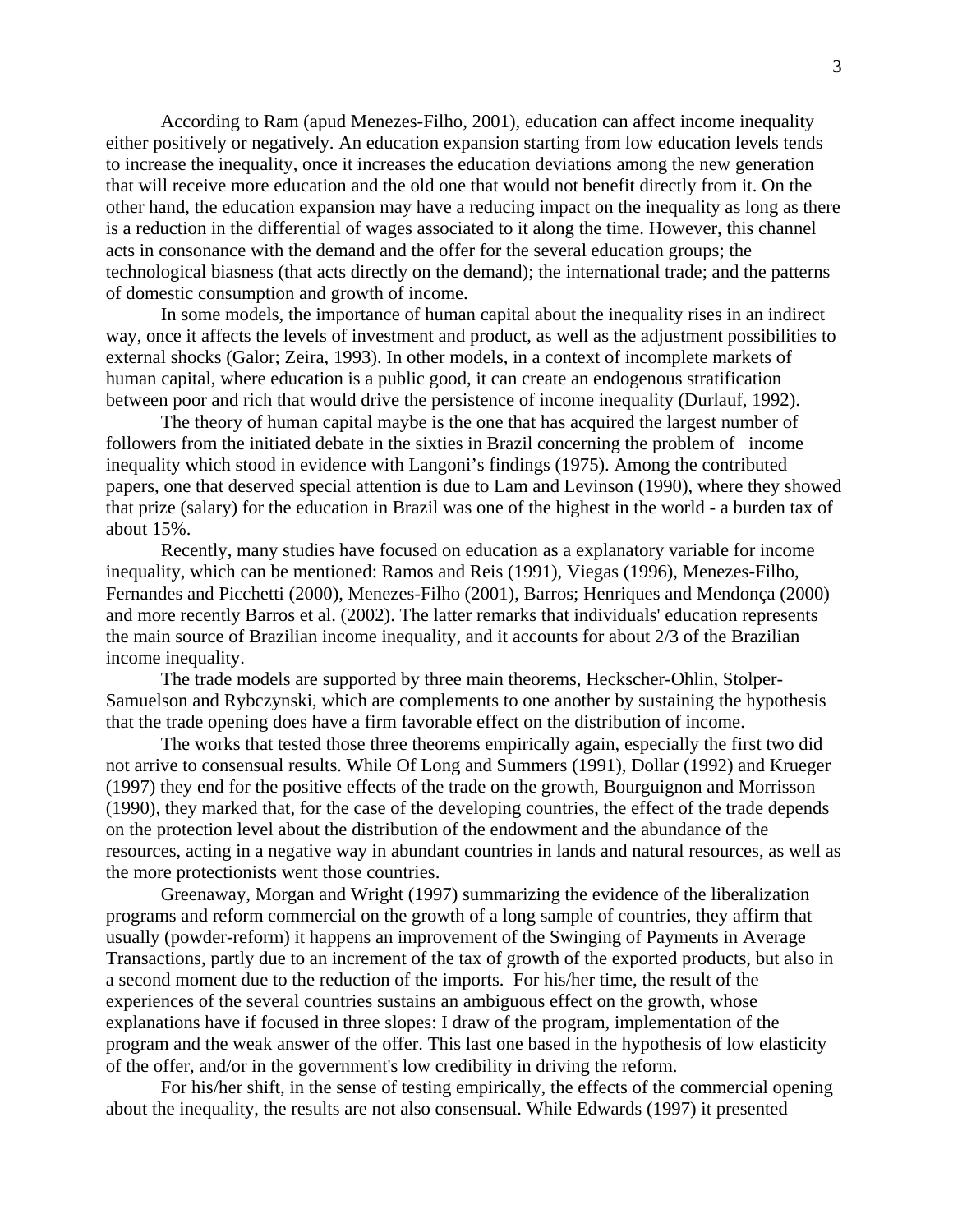evidences that there would not be relationship between opening and inequality, Spilimbergo (apud Barreto; Lima 2003), considering that the endowment stayed constant along the time, for an analysis of data in panel, it approximated to the result that the opening even could cause an increase of the inequality, although it has been found that this would not be the case for more endowed countries in natural resources. In equal way Fischer (2001), using a similar structure (of data in panel), but trying to verify the dynamic effect of the change of the property of the assets, it reaches the conclusion that the capital mobility, (tends critical effect the interest rate), it can revert the positive effects of the trade in lessening the inequality in the long period, especially in countries with larger earth abundance.

 Finally, Wood's work (1998) analyzed the experience of two blocks of countries for different periods: Asian east in the decades of 1960 and 1970 and Latin America at the end of the decade of 1980 and beginning of the decade of 1990, observed different results as for the effects of the trade about the inequality. And it concluded that to the commercial opening in the countries of Latin America was accompanied by an increase and no a fall in the salary inequalities.

The models of Political Economy take as presupposition that the effective political regime is democratic which breaks up the idea that the lower the income of the medium voter - that politically can exercise an influence in the public decisions through the vote – the higher the pressure for the government to exercise some type of redistribution politics.

The difference of the models under this mark, as it asserts Ros (2000), it depends on the type of considered government expense: public investment (Alesina and Rodrik, 1994), transfers of the rich for the poor (Person and Tabellini, 1994), and redistribution of the capital for the work (Bertola, 1993).

In any of the cases, there exist some types of compensatory transfer mechanisms that end for increasing the distortions in the economic decisions.

The other models included here as of political economy concern those that accentuate the paper of the inequality in creating instability and partner-political conflicts in the economy. The effect detrimental of the inequality in that matter happens for several reasons. First, because it creates a fort incentive for certain social groups if they engage in rent-seeking activities, or predatory. As, because it motivates an inquietude as for the safety of the property rights and uncertainty concerning the distribution of the resources, including an increase in the expropriation risk. Third, because the inequality of income and wealth can also motivate the poor in criminal activities, with quite significant social costs for the economy and society.

Finally, the inequality excess could drive some polarization type, reducing the possibilities of a consensus as for the implantation of political reforms or even as for the safety in the maintenance of contracts and property rights.

Located among the two divisions above the article of Benabou (1996) analyzes how the redistribution happens in a process voter with imperfection in the credit market. Like this, in a generation context put upon, the author shows that the inequality develops endogenously in response to the credit restrictions and politics, not being affected by the level of the economic development.

The Imperfections in the Market of Credit, Moral Hazard and Incentive has marked in the article of 1981, Stigltz and Weiss (1981) that presented the bases of the theory of the credit market in a context of adverse selection. In that article, three hypotheses were the focus of the models of credit restriction used in the growth theories. The first was that the lenders could not distinguish among the different risk degrees among the loan takers. The second was that the contracts had a limited responsibility for the loan taker. It is finally, that the analysis limited to involuntary default. Though, this limited responsibility, it can take the one to be reluctant in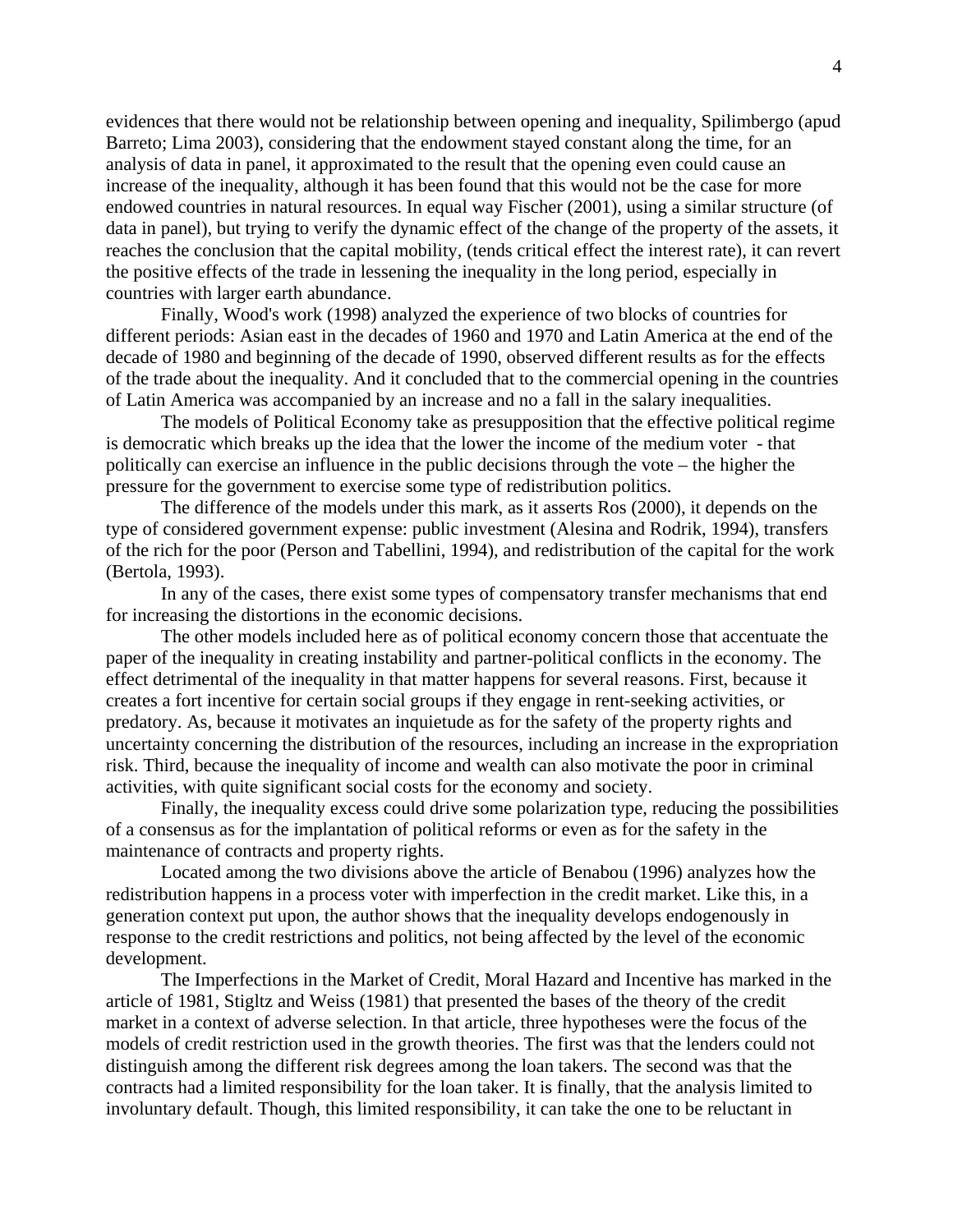increasing the interest rate above a certain level, what creates an incentive problem to the lenders, because this limits the return. From this, it emerges a problem of moral hazard, once the limited responsibility reduces the effort of that takes the loan in avoiding the default.

In fact, as they accentuated Aghion and Bolton (1997), the individuals of low income that are forced to take borrowed to invest, they don't accomplish the necessary effort (great), or at least the effort that the lender would like him to exercise well for the enterprise to be happened, in the measure that the larger loss relapses on the lender, I marry the same is not it.

 By similar thinking, Aghion, Caroli and Garcia-Peñalosa (1999) find that when the markets are highly imperfect and the production technology exhibits decreasing returns of the capital, the inequality affects the growth negatively, especially because it has a harmful effect of the agents on the human capital. Besides, that effect is more accentuated as less developed is the credit market and larger the separation between "lenders" and investors, thus, raising the problems of moral hazard and incentive.

Also, providing warranties affect the effort and the return of the loan taker, once those that possess larger wealth obtain cheaper credit and, therefore, larger incentives to accumulate wealth (Ghosh; Mookherjee; Ray, 2000).

### **3. Characteristics of the Brazilian Inequality**

The Brazilian inequality has some particular characteristics that distinguish it from the pattern of the income inequality observed in other countries, even regarding the group of the developing countries. Thus, the identification of those singular characteristics is important to determine the dynamics of the distribution along the time, as well as their decisive factors.

The first characteristic refers to its relative high magnitude, so much regarding wealth degree it interns, as for its relative position to countries in similar socioeconomic conditions. In spite of the country possessing a total income (GDP) superior to almost the totality of the developing countries and even a per capita income that puts it in the group of the countries of medium income, such unequal partition of income ends up creating a large contingent of poor people, either in terms of a relative or absolute measure. From the characteristic that denotes a direct connection between inequality and poverty in the country, it may be derived three inseparable elements as described in Paes de Barros et al (2000) and shared by Rocha (2003).

First, Brazil is not a poor country, but a country with many poor individuals, whose origin of poverty does not rely on the shortage of resources. This means that the country is capable to generate enough wealth to eliminate the poor from the absolute poverty condition. Second, the intensity of the Brazilian poverty is linked to the concentration of income – such inference results from the fact that the per capita income and even the medium income, especially the latter one, are quite superior to the poverty line income. For instance, the per capita incomes of the richest states of the country are comparable to those of high income countries. As a corollary of the two previous elements, the equal distribution would be more than enough to eliminate the poverty.

On the other hand, by comparing the Brazilian inequality to other countries of similar per capita income or even to countries of Latin America, Brazil assumes an undesirable ranking of first place in income inequality. In a more rigorous way, the income inequality in Brazil is superior to other countries with inferior socioeconomic conditions, for instance, the great majority of countries located in the Africa-Subsaharian<sup>[3](#page-4-0)</sup>.

 $\overline{a}$ 

<span id="page-4-0"></span><sup>&</sup>lt;sup>3</sup> These low income countries are references for World Bank and the United Narions.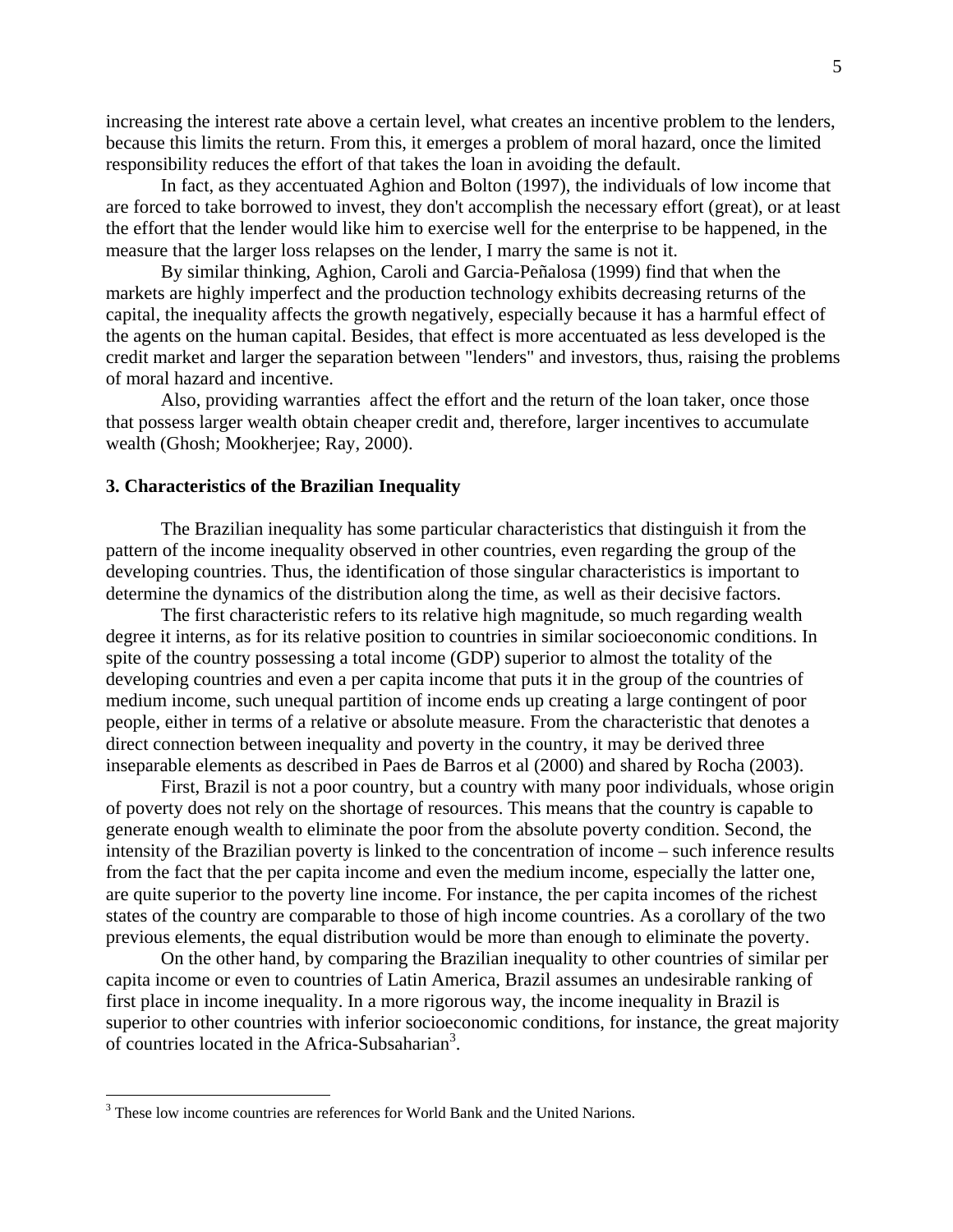The second characteristic standing out of the Brazilian inequality is the persistence along the time for both the individual and the household distribution of income. As Barros; Henriques and Mendonça (2000) state "it is a stability that stays independent of the transformations and cyclical changes of the economy". This is the result of the insignificant effect that the economic stabilization plans since the 80's had to lower the inequality. This is true especially for the urban population, regardless the income concept is taken.

The third outstanding characteristic of the Brazilian inequality is that the income inequality in Brazil concentrates on the superior tail of the distribution (Barros: Mendonça and Duarte, 1997). This means that the concentration of income happens particularly in favor of the 10% or even 1% richer of the population. The practical consequence of that characteristic is that the Brazilian inequality has not necessarily been persisting because of a worsening of the poor situation, but as a function of the richest portion of the population.

Together with those three structural characteristics, some others that reflect the own economic environment and of their agents they should be highlighted because they contribute direct or indirectly to the definition of income distribution in the country. Here, it is especially included the way of operation of the labor market in the several discrimination types and segmentation that are really important for the characterization of the Brazilian inequality. From the pioneer work of Camargo and Serrano (1983) approaching gender, until the most recent studies of Barros and Mendonça (1996), Hoffmann (2000), Ramos and Vieira (2000), Leme and Wajnman (2000), all revealed a persistent discriminatory process in the Brazilian labor market.

Segmentation is also a reality in the Brazilian labor market. It can be thought around several dimensions. The main of them have been the space segmentation, with the northern and northeastern poorest regions presenting a medium earning quite inferior relative to the more developed regions.

The segmentation in the labor market by sector is also plenty of empirical evidences. Taking into account the position in the occupation and activity branch, it was verified in several studies, such as, Files (1980), Caccimali (1991), Barros and Mendonça (1996), Ramos and Vieira (2001). Besides these, other recent characteristics of the Brazilian job market are also remarked, (Camargo, 1999) such as: a) the reduction of the industrial job; b) increasing of the workers' medium earnings, regardless the sector of activity; c) rising in the average cost of labor, differentiated by sectors and d) expansion of the non-formal sector of the economy (Cacciamali, 2000).

A more recent thesis in the literature and that has been overspread concerns the influence of the macroeconomic atmosphere in the establishment of the inequality. Among the macroeconomic topics studied as related to the increase of the income inequalities in the country, inflation deserved especial attention. Amongst other studies, it can be mentioned Cardoso (1993); Cardoso, Barros and Urani (1995); Ferreira and Litchfield (1996), Hoffman (1995, 1998), Amadeo and Camargo (2000), reach results not always coincident. Particularly Barros et al. (2000), come to the quite interesting conclusion that inequality is more sensitive to the inflation than poverty, while poverty is more sensitive to unemployment than inequality. Nevertheless, they conclude that the degree of influence of inflation is very small, especially for poverty.

A great number of works appears on the impacts of the Plans of Stabilization over the inequality. In this respect Néri and Considera (1996), for instance, evaluated the impacts of the so called Real Plan (initiated in 1994) on the inequality, found that after the implantation of the Plan, to the opposite, it starts a process of reversion of the direction of the concentration among the deciles of income. So, contrary to what happened before the implantation of the Plan, the lower income deciles present the relative largest earnings.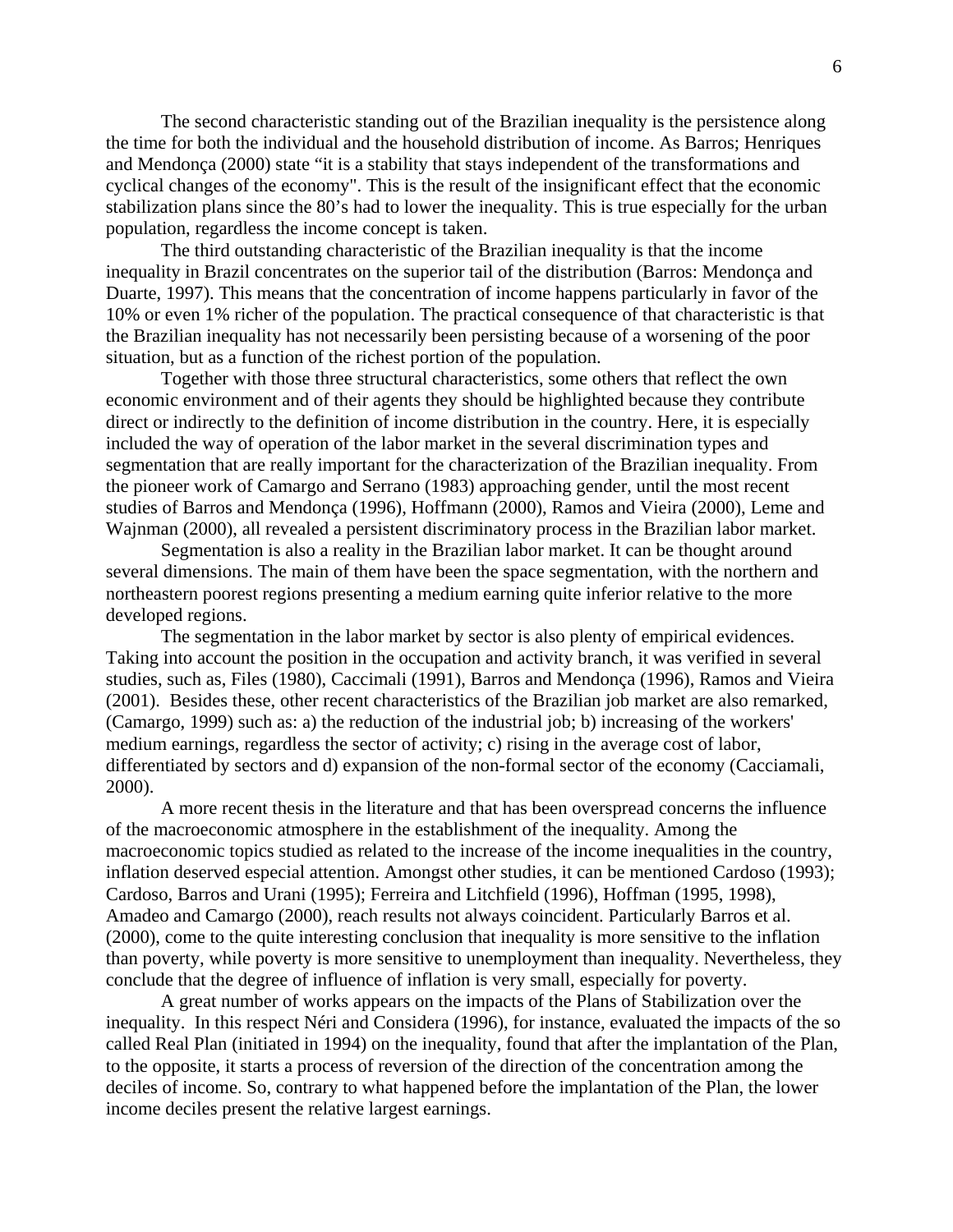There are also being some appealing studies verifying the impacts of foreign trade and, more specifically, the trade openness (started by the late 80's), on the inequality and poverty in the country. Focusing on that, Barros, Corseuil and Curry (2000) in a general equilibrium model for the Brazilian economy in 1995 simulate the conditions of trade capital flows from 1985 (in a environment of a closed economy) to evaluate their influence on the inequality of households and individuals. On the other hand, regarding the effects of the trade liberalization on the Brazilian labor market, Arbache (2001) search to answer, based upon the results already available in literature, four characteristics of such effects: i) trade liberalization is associated with the increase of earnings inequality - Stolper-Samuelson effect?, ii) would the trade liberalization be exporting jobs? iii) did the trade liberalization affect the structure and composition of jobs?, iv) does the Heckscher-Ohlin model explain the Brazilian experience?.

For the first inquiry, the answers to the questions pointed to "[...] It can not be concluded that trade is associated with increase in the inequality of earnings [...]" (Arbache, 2001, p.268), as well as that the increase of the trade has taken the some fall of the inequality. The answer to the second inquiry is that there would be a consensus in the literature that "... there was considerable loss of jobs due to trade liberalization" (Arbache, 2001, p. 272). The answer to third question, by the combination of the results in the literature, allows him to affirm that the changes in the composition and structure of jobs in favor of the most qualified workers might have happened due to the increase of imports. And for last question the author comes to the conclusion that the results in the literature, in some extension, "[...] challenge the validity of Heckscher-Ohlin model to Brazil [...]" (Arbache, 2001, p. 278), because the results are mixed up according to what is foreseen by this theory.

### **4. The Empirical Model**

# 4.1 Nature, Deficiencies and Premises of the Data Set

Differently of other studies, the present paper turns out to analyze the inequality on the urban household income standpoint. That choice is due to the great heterogeneity of the wellbeing situation among individuals located in the rural and urban areas of a same state, what could generate conflicting results by contrasting inequalities. Besides, as data of PNAD<sup>[4](#page-6-0)</sup> is taken as reference base for the group of the state, it is computed the household income of the rural sector, which would tend to overestimating the inequality indicators.

It is intention to center specifically to the problem of the inequality among the urban populations of Brazil and, consequently, one of the outstanding characteristics described by the well known Kuznets' curve is neglected, which relates the urban-rural disparities. Due to that, they won't be used in the model the variables that describe the behavior and the dynamics of the agriculture, the productivity differences among the agricultural and non-agricultural sections, as well as it will not be of relevance here the variable that denote the degree of concentration of the earth, as stood out in some articles, for instance, Bourguignon and Morrisson (1998). The chosen period for analysis goes back to the late 90's and early 2000, and the sample gathered only household with positive income.

7

 $\overline{a}$ 

<span id="page-6-0"></span><sup>&</sup>lt;sup>4</sup> National survey by household sample.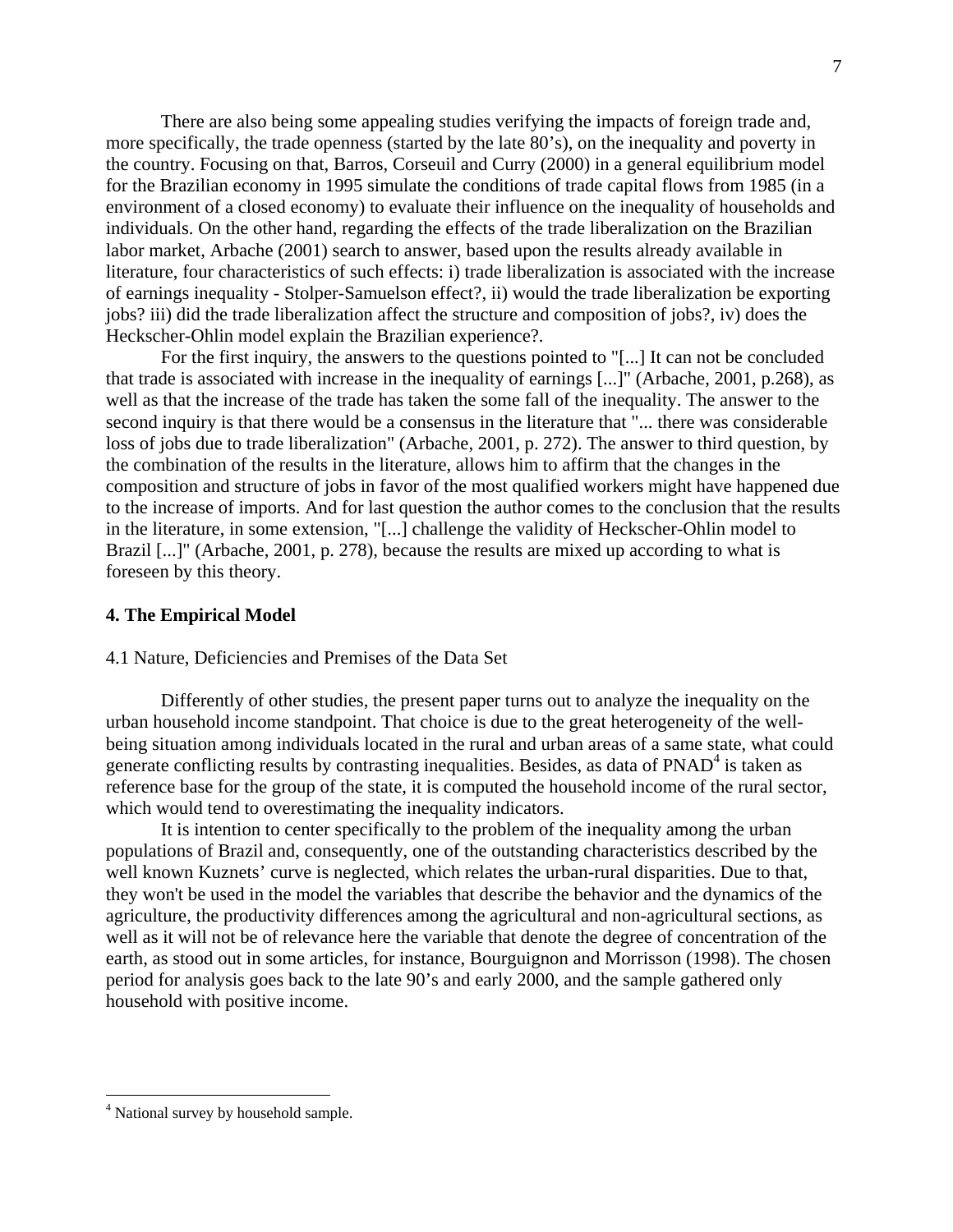#### 4.2 The Theoretical Model

The proposed theoretical model concerns the set of possible explanations for the inequality and, particularly, for the Brazilian inequality and its relationship with economic growth. Such model, in agreement with the selected variables, relates inequality and growth to three groups of variables: i) those that would be linked to the physical characteristics of the population, that is, are attributes of it and have important reflex in its remuneration in the labor market; ii) those that would be linked to the acquired characteristics of the resident population, for instance, the variables that denote the level of instruction of that population, as well as to those representative of its allocation in the labor market; iii) those that would be linked to the own dynamism of the economy where the resident population interferes, such as: local infrastructure, investment, labor force, employment, trade openness and even "quality" of the imports and exports.

The generic theoretical model, in the form of a system of equations is as follows:

$$
INEQ = f(GDP, IC, AC, EA)
$$
\n<sup>(1)</sup>

$$
GDP = h(\text{INEQ}, EA, AC) \tag{2}
$$

where,

 INEQ = a measure of household income inequality, expressed by the coefficient of variation of income; GDP = gross domestic product of states;  $EA$  = vector that describes the economic environment and the dynamics of the state economy in relation to the national economy (group 1).

 $IC = vector$  of variables that represents the population residents' inherent characteristics in the state (group 2);

 $AC = vector$  of variables that represent the acquired characteristics of the population in the labor market of each state (group 3).

 The first group of explanatory variables denotes the economic dynamics of the state and its relationship with the country, which are: Ratio of state GDP to country GDP – rsgc; State investment by employed population – siep; Degree of economic openness – deo; Proportion of industrialized goods relative to imported goods – pii; Proportion of industrialized goods relative to exported goods – pie; Proportion of state budget relative to social expenses – sbse; Proportion of federal transfers to the states – pfts. State infrastructure is given by the proportion of residences provided with sanitation and clean water – san.

The first two variables are self-explanatory. The third variable consists of the state investment accomplished in the period, normalized by the employed population.

The degree of economic openness was calculated in the most conventional way as the sum of total exports and imports of each state in proportion to GDP. The variables pie and pii were calculated as the sum of manufactured and semi-manufactured commodities, exported and imported, relative to the total of all exports and imports goods, respectively, accomplished in each state.

The social expenditure per capita variable was calculated starting from the expense accomplished by the states in the following areas of performance: education and culture, housing and Urbanization, health and sanitation, transportation, social security, labor assistance. Proportion of federal transfers to each state was calculated considering all transfers performed in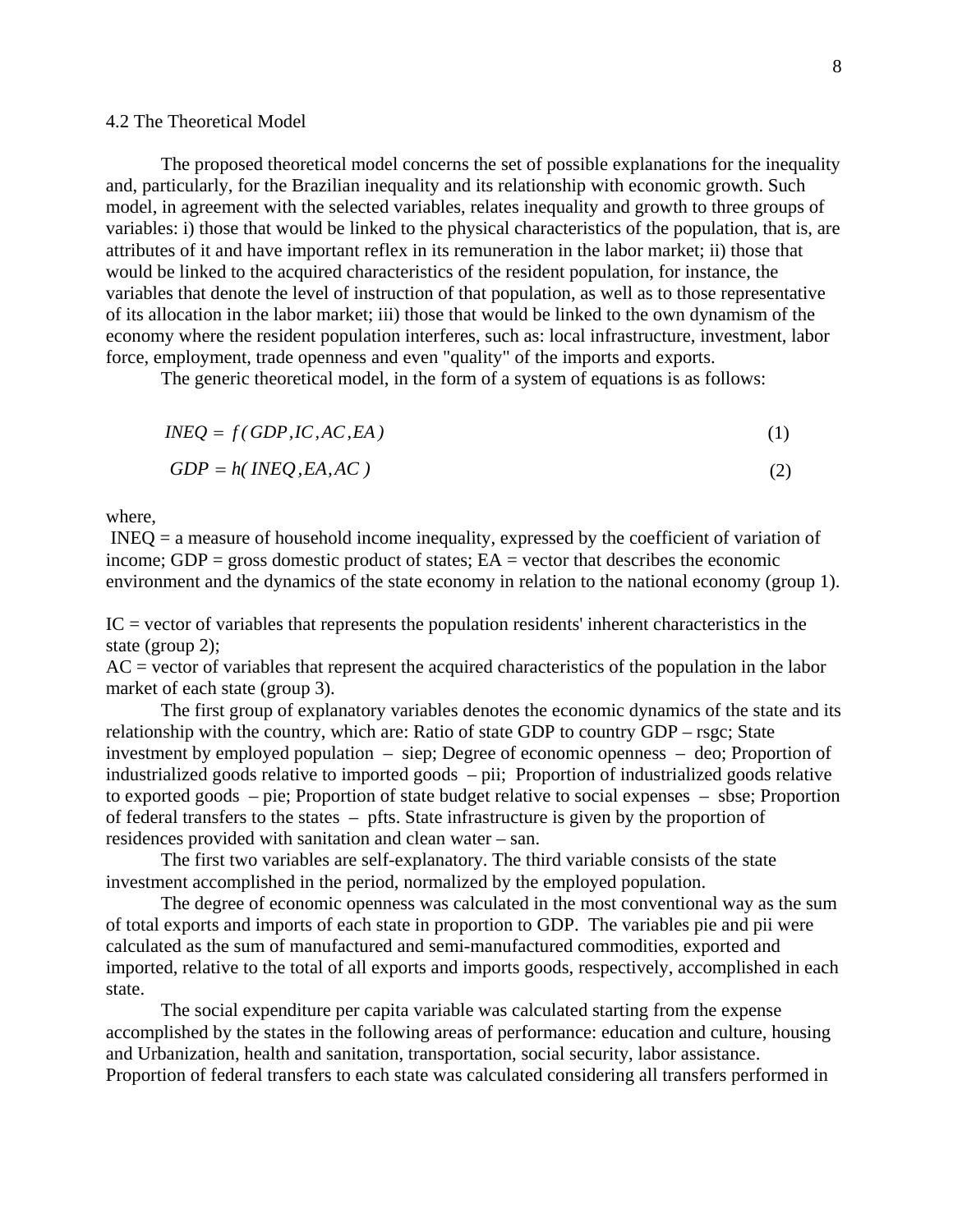the period. Important to say that the transfers included the capital ones. The source of data for both variables is the Ministry of Finance and Federal Treasury [Dep](#page-8-0)artment.

Group 2 of variables include those ones that denote the innate characteristics of the population and whose source of micro data is from  $\text{PNAD/IBGE}^5$ . Here are gathered the variables that denote "gender" and "race". Gender is defined as the women's proportion in state – pws; while race is denoted by the proportion of non-white individuals in the state –pnws.

Group 3 contains all those variables that describe the individuals' acquired characteristics such as: individual job qualification, education and the characteristics of the labor market. A proxy for individual job qualification is the age average in each state – aa. For the education variable, it is defined as the proportion of graduated to illiterate individuals either in the labor market or searching for job – educ.

To verify the effect in the labor market segmentation, two categories of variables are specified: the first category measures the proportion of jobs in the industry relative to services – jis; and the second category identifies whether a worker holds a public job or is employed, measured by the ratio between them – pubj. The latter category also include another variable given by, the ratio between workers in the social security system and those who are not – wss.

Other variables related to the labor market are: proportion of the labor force – plf; ratio of employed individual to the labor force –empl; working hours average – wha; proportion of working hours to employed population – whep. Micro data of PNAD/IBGE is the primary source.

The reason to express the variables in the ratio form is just a suitable way to get rid of the scale effects troublesome.

From the selected variables the following simultaneous equation s model has been built up:

 $gdp = f(ineq,deo, sbse, pfts, siep, empl, wha, più, pie, educ)$  (3)

 $ineq = h(gdp, pubj, pws, pnws, aa, wss, educ, when, pfts, plf, jis, san, rsgc$  (4)

where,  $gdp =$  gross domestic product; ineq = coefficient of variation;

 $grupo1: deo = opening degree;$ 

 $\overline{a}$ 

sbse = per capita social expenses;

pfts = proportion of the federal transfer for the states;

siep = investment for busy population;

empl = proportion of the population of the state occupied;

wha = average of worked hours;

pii = participation of industrialized goods in the total of the imports;

pie = participation of industrialized goods in the total of the exports;

group 2: pws = resident women's proportion;

prpb = proportion of blacks and brown residents;

group 3: pubj = relationship among the employed workers as public employees and the workers that work for bill-own;

aa = medium age of the resident population;

<span id="page-8-0"></span><sup>&</sup>lt;sup>5</sup> PNAD stands for national survey at household level, and IBGE stands for brazilian institute of geography and statistics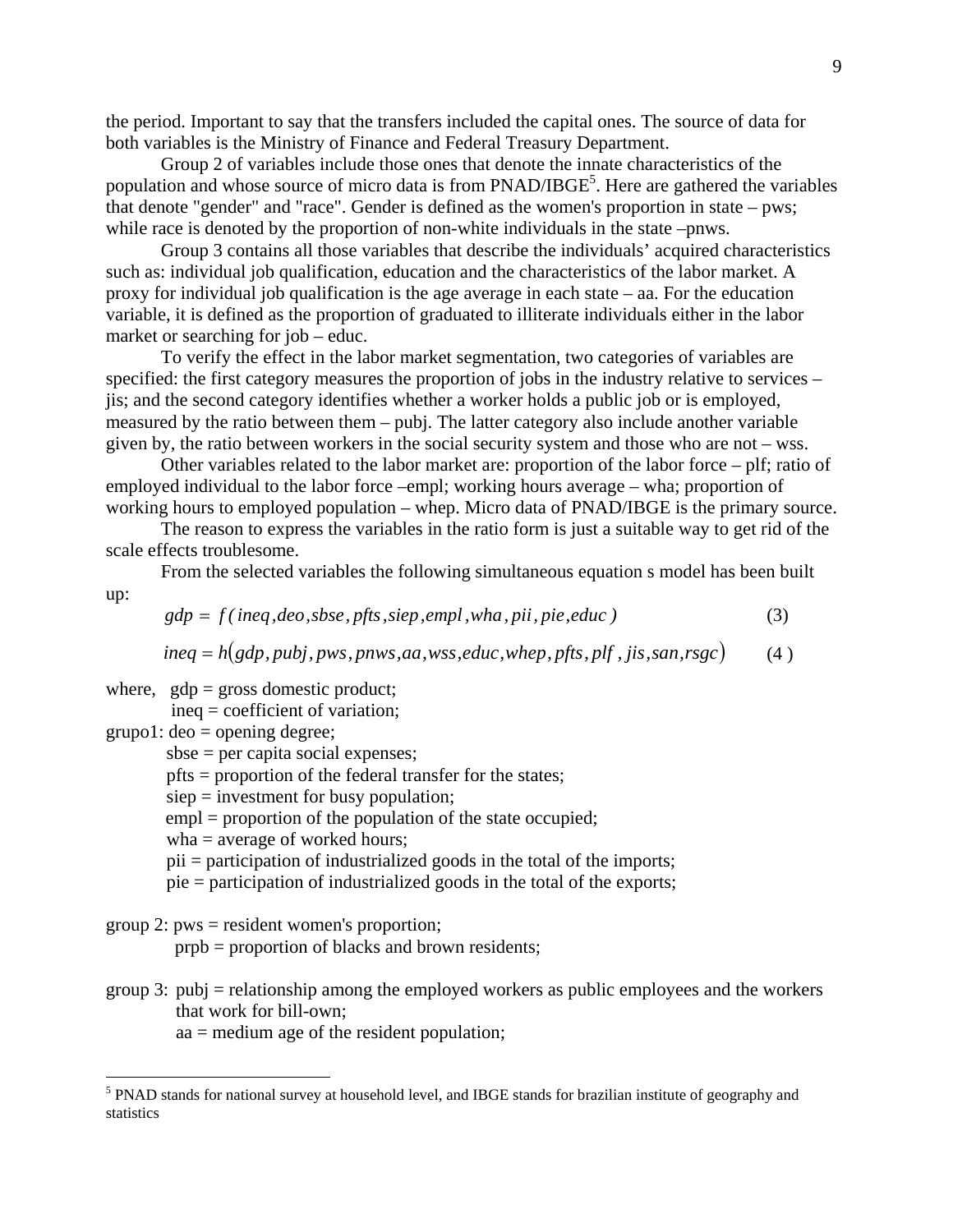wss = relationship of the busy workers' proportion with and without signed wallet; plf = proportion belonging population PEA;

 jis = relationship of the proportion among the busy individuals in the industrial sections and of services;

san = proportion of the homes with appropriate sanitation;

whep  $=$  reason of the number of hours worked annual for busy population;

rsgc = relative participation of GDP of the State in national GDP

educ = relationship of the busy people's proportion with superior level in relation to illiterate people's proportion;

 It is expected that GDP is positively related with the opening degree - deo, as well as, at first with the quality of the imports - pii, and the quality of the exports - pie. It is explained that on the side of the imports the sign will be positive since that indicates some type of technological transfer for the state, however, that sign can move that proportion of industrialized imported goods that has a negative impact on the domestic industry producing that type of commodity and on GDP. On the side of the exports a positive sign is expected, because the industrialized goods join a larger value added to the exported goods by each state.

The variable investment was normalized by the employed population and not in per capita terms, because whichever market people are, formal or informal, that is what indeed contributes for the formation of GDP. Thus, it is expected that the investment for busy population - siep has a positive correlation with GDP.

With this reasoning, it is decided not to use officials' labor statistics for the state, once they just go back to the formal market, underestimating the contribution to the formation of the workers' GDP that act in the informal market. Therefore, it was chosen as variable that denotes job the individuals' proportion, belonging the range 10 years or more), for state - empl. In that case, it is also expected a positive correlation with GDP.

Complementary to the variable used above, that expressed the amount of people that work in each relative state population, a variable was increased that denotes him/it as that busy population works. That variable is given by the average of worked hours - wha - for state that should also have a positive correlation with GDP.

Another variable that is expected to have a positive correlation with GDP is variable proportion of federal transfers for each state. In fact, as larger the relative participation of the states, in the federal transfers, adult should be GDP, once it increases the public saving and, consequently the capacity of investment of the state.

The variable education was disposed as the relationship of the proportions among two education levels that it can one to say exalted, one with positive influence on GDP, the individuals' proportion with superior level, and the other with negative influence on GDP, the illiterate individuals' proportion. In the willing form, the numerator of the ratio - educ - it is the individuals' proportion with superior level, in that way, as larger the larger reason GDP.

Finally, by the way the social per capita variable - for sbse - was defined, it is expected that the larger the social expenses per capita the larger is the income of the population, consequently, the higher the GDP. However, a series of problems regarding the own application of the public politics can distort that pattern, such that the influence of the social public expenses can be negative on GDP. In fact, problems as of focalization of the social politics, corruption and bad administration of the applied resources, it can create inefficiency problems that result in an effect no positive of the point of view joined on GDP. Besides, the possibility that individuals get used to with donations and other public benefits always exists and don't determine to work, a problem of moral hazard, that as one know commits the economic efficiency.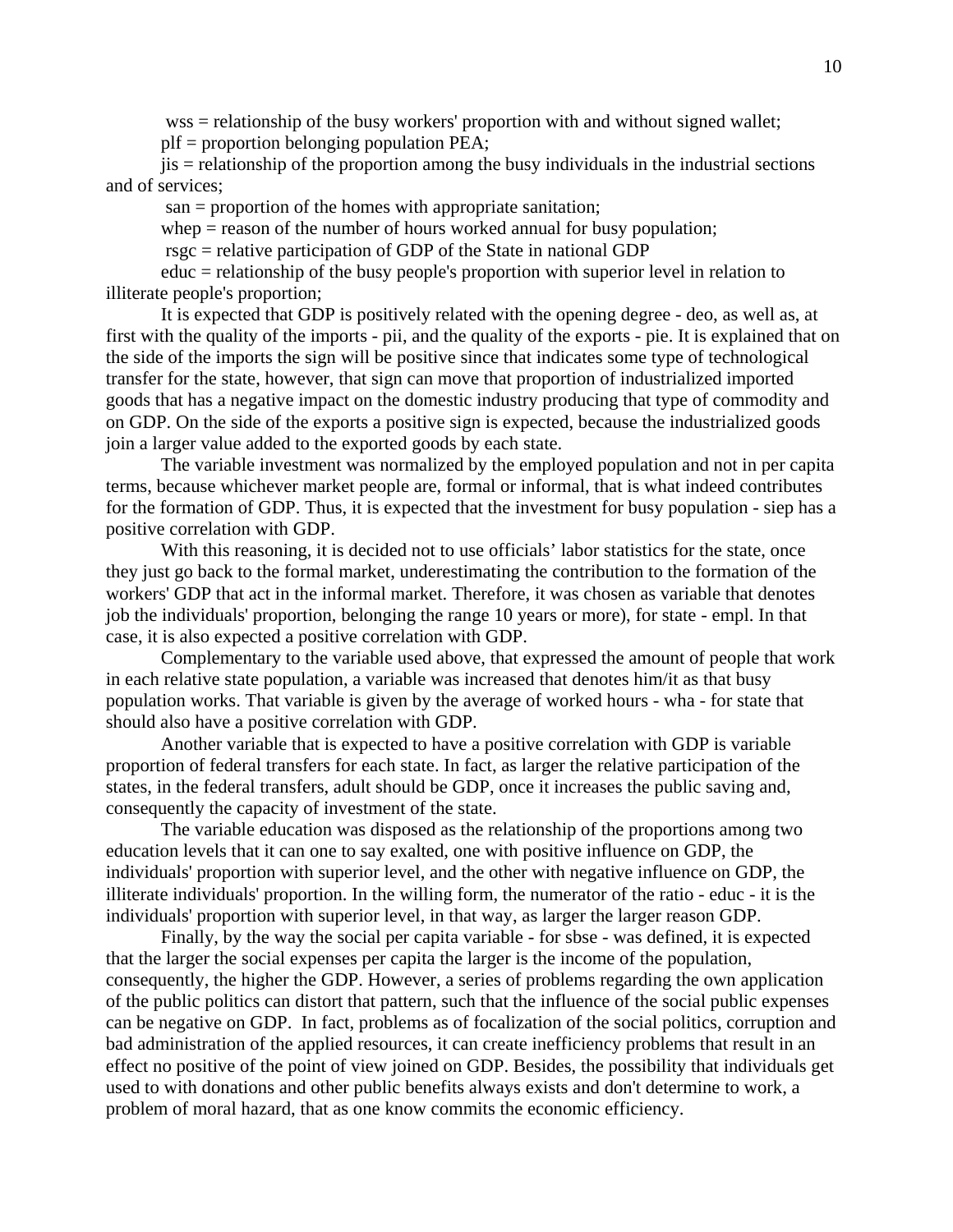The partial effect of the influence of each variable that describes the innate and acquired characteristics of the population, inserted in the equation 4, it depends on as each isolated factor affects the average and the variance of the distribution of income.

#### **5. The Econometric Model**

 The definition in the functional way followed the established by the literature about the inequality, particularly, the equations mincerianas of wages, where the dependent variable appears in the form of natural logarithm, while the independent variables in level format. Besides, as since some measures are percentage, for some cases the variable is zero, the logarithm the independent variable would not be applied. Also in the specification of the functional formula the quadratic term was added the variable proxy for experience as suggests by the pertinent theory.

It was arrived to the definition of the relevant variables starting from the priori hypothesis, as suggested by the literature as it is suitable in the theoretical model.

Besides, due to the endogeneity possibility "suggested" by the simultaneity between the dependent variable and some of the variables of the independent ones, the Hausman'test was accomplished. In the specific case it was considered the simultaneity possibility between the lnpib and educ and among the lnpib and pfts in the growth equation and among lncofv and educ in the inequality equation. The results are in Table 1.

The following variables were object of the Hausman'test for the endogeneity: educ, pfts, where it was used as instrumental variable for the accomplishment of the test the variables: the proportion of universities for state - puniv, the number of per capita universities - univpc for the variable educ; the individuals' percentage below the poverty line for state - plpob and proportion of municipality districts "excluded" by state - excm for the variable pfts.

For all variables used as instruments, the pertinence was verified to the vector of explanatory variables, as well as the significance of the instrumental variable at 1% level, relative to the lineal projection of the endogenous variable on all exogenous variables and the instrumental variable.

# 5.1 Hypothesis Testing

Tables 1 and 2 present the test of Heroscedasticity – test of White – and the endogeneity test – test of Hausman.

| <b>Statistics</b> | Inequality $(5)$ | Growth $(6)$ |
|-------------------|------------------|--------------|
|                   | 1.56             | 0,31         |
|                   | 19.27            | 15.26        |

Tabela 1

Test of White for Growth and Inequality Equations, (3) and (4)

In agreement with Table 1, it is noticed that in both equations the null hypothesis of homocedasticity is not rejected.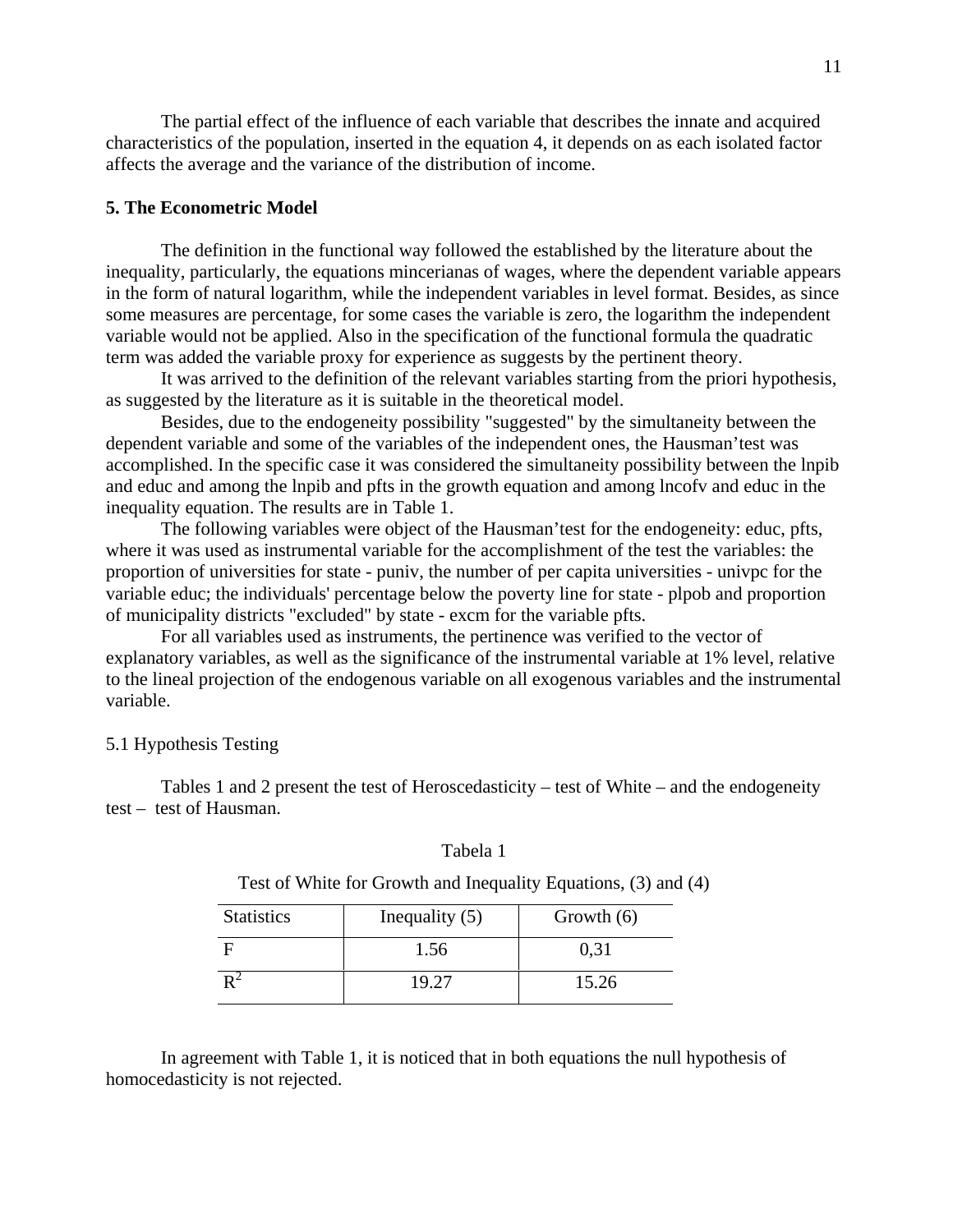| Test of Hausman for Endogeneity |            |                |  |  |
|---------------------------------|------------|----------------|--|--|
|                                 | Residuals  |                |  |  |
| Variable/Instrument             | Eq. Growth | Eq. Inequality |  |  |
| educ - univpc                   | 0,2465     |                |  |  |
| pfts - plpob                    | 0,1293     |                |  |  |
| pfts-excm                       | 0,1155     |                |  |  |
| educ - puniv                    |            | 0,4744         |  |  |

Table 2 Test of Hausman for Endogeneity

According to the results of Table 2 there is no-presence of endogeneity in the model.

# 5.2 Definition of Estimation Methods

To capture the relationship between growth and inequality, a model was used in the simultaneous system of equations through the Three Stages Lesta Square (3SLS). The variables lncoefv and lnpib are endogenous and the variables pubj, pws, rpbpp, aa, aa2, wss, plf, jis, san, whep, rsgc, educ, pfts in the first equation; and deo, inpo, prtf, sbse, empl, pii, pie, educ, wha, in the second equation, are pre-determined. The two equations are identified by necessary and sufficient conditions.

# **6. Empirical Results**

The estimated results are found in Table 3 considering 3SLS. It is noticed by the estimates that the model possesses a good fit for the selected variables. In the growth equation just the variables: investment for busy population - siep, and proportion of industrialized goods in the exported total - pie are not significant, while for the inequality equation all the variables are significant at the level of significance of 1%, except for the variable participation of state GDP in National GDP - ppre that is significant to 10%. Besides, all the signs of the coefficients are in agreement with foreseen by the theory, except for the estimate for siep, that as referred is not significant.

The first implication of that result is the influence of the economic growth on the Brazilian inequality. On the other hand, it is confirmed as already had been gotten up in the chapter 3, the presence of the characteristics observed in the job market, as well as the influence of current factors of the macroeconomic atmosphere as decisive of that inequality.

The analysis of each individual estimate, as stood out by the theoretical model, needs to be done in consonance the as each explanatory variable affects the two elements that compose the variation coefficient: average and deviation-pattern.

In an analysis of each estimate individually, it is observed that the discrimination for sex - pws makes to increase the inequality, while the racial discrimination - pnws reduces the inequality. The explanation for that can be thought in the following way. For the variable pws, the inequality increases because the effect about the reduction of the average is accompanied by the effect on the increase of the dispersion, which justify the expressive magnitude of that variable. Though, for the variable pnws, the effect would be the opposite exactly: the effect about the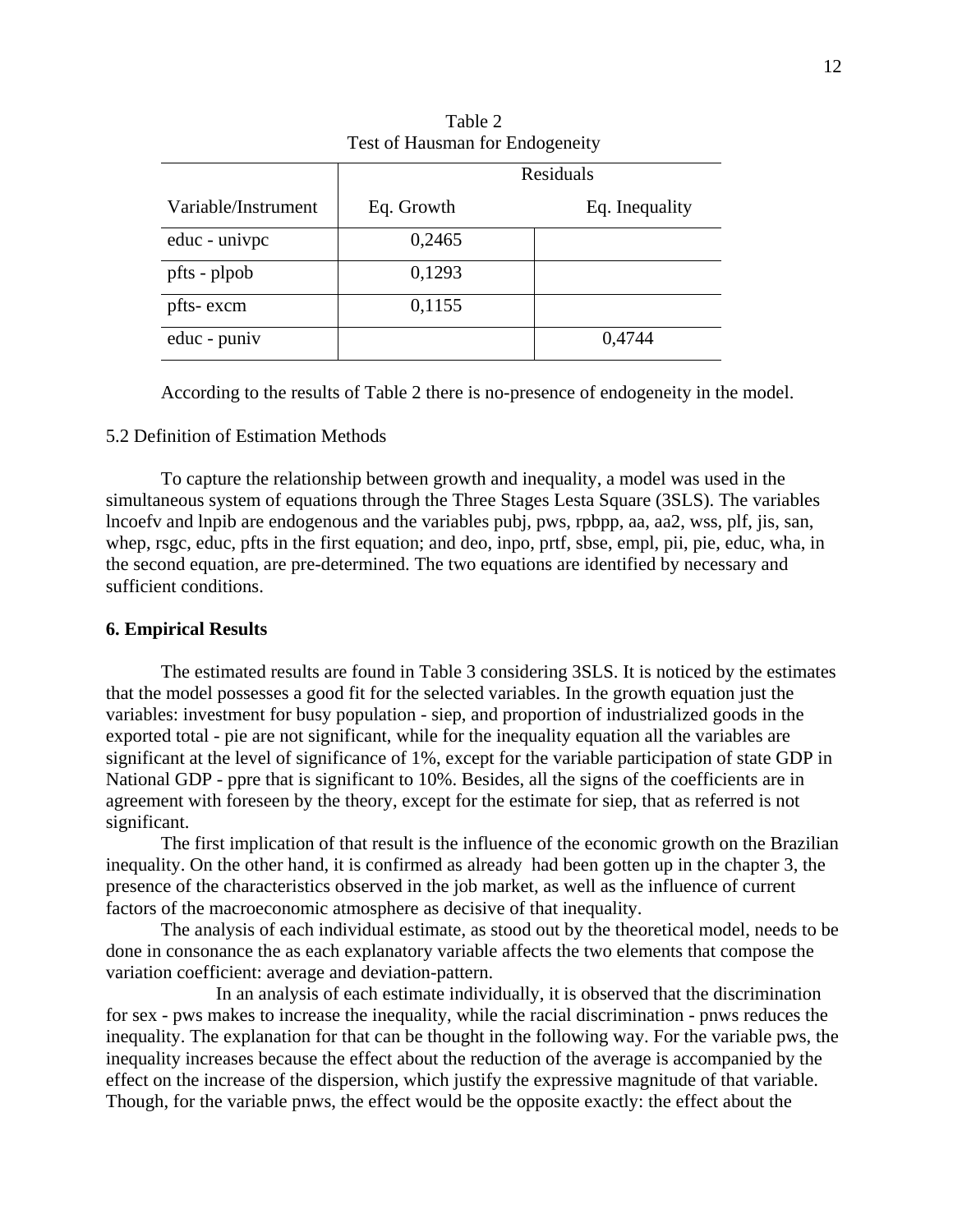|                              | <b>Dependent Variables</b> |             | ESUMARIES OF SHIRIRANCOUS Equations Models, $(3)$ and $(4)$ by 33LS<br>"Statistics" |  |  |
|------------------------------|----------------------------|-------------|-------------------------------------------------------------------------------------|--|--|
| <b>Independent Variables</b> | Lnpib                      | Lncofv      |                                                                                     |  |  |
|                              |                            |             |                                                                                     |  |  |
| $\mathbf c$                  | 15,7617*                   |             |                                                                                     |  |  |
|                              | (2.2553)                   |             |                                                                                     |  |  |
| deo                          | 1,3181*                    |             |                                                                                     |  |  |
|                              | (0,4539)                   |             |                                                                                     |  |  |
| siep                         | $-0,0002$                  |             |                                                                                     |  |  |
|                              | (0,0002)                   |             |                                                                                     |  |  |
| pfts                         | 25,0407*                   | 15,2569*    |                                                                                     |  |  |
|                              | (2,7327)                   | (1,2944)    |                                                                                     |  |  |
| empl                         | $6,1762*$                  |             |                                                                                     |  |  |
|                              | (2,1670)                   |             |                                                                                     |  |  |
| wha                          | $0,0520**$                 |             |                                                                                     |  |  |
|                              | (0,0265)                   |             |                                                                                     |  |  |
| pii                          | $-1,5080*$                 |             |                                                                                     |  |  |
|                              | (0,4560)                   |             |                                                                                     |  |  |
| pie                          | 0,2557                     |             |                                                                                     |  |  |
|                              | (0,2276)                   |             |                                                                                     |  |  |
| sbse                         | $-0,0021*$                 |             |                                                                                     |  |  |
|                              | (0,0011)                   |             |                                                                                     |  |  |
| educ                         | 6,3708*                    | $-1,9361*$  |                                                                                     |  |  |
|                              | (0,6962)                   | (0,4529)    |                                                                                     |  |  |
| lncofv                       | $-0,2838$                  |             |                                                                                     |  |  |
|                              | (0, 1818)                  |             |                                                                                     |  |  |
| pubj                         |                            | 1,3288*     |                                                                                     |  |  |
|                              |                            | (0,1806)    |                                                                                     |  |  |
| pws                          |                            | 5,3355*     |                                                                                     |  |  |
|                              |                            | (0,6149)    |                                                                                     |  |  |
| prpb                         |                            | $-1,2939*$  |                                                                                     |  |  |
|                              |                            | (0,2524)    |                                                                                     |  |  |
| Aa                           |                            | $-1,8243*$  |                                                                                     |  |  |
|                              |                            | (0,1208)    |                                                                                     |  |  |
| aa <sup>2</sup>              |                            | 0,0329*     |                                                                                     |  |  |
|                              |                            | (0,0022)    |                                                                                     |  |  |
| <b>WSS</b>                   |                            | $-0,2126*$  |                                                                                     |  |  |
|                              |                            | (0,0460)    |                                                                                     |  |  |
| plf                          |                            | 3,2207*     |                                                                                     |  |  |
|                              |                            | (0,3412)    |                                                                                     |  |  |
| J1S                          |                            | $-0,6828*$  |                                                                                     |  |  |
|                              |                            | (0,2390)    |                                                                                     |  |  |
| san                          |                            | $-0,9604*$  |                                                                                     |  |  |
|                              |                            | (0,0769)    |                                                                                     |  |  |
| rsgc                         |                            | $-0,6484**$ |                                                                                     |  |  |
|                              |                            | (0,3126)    |                                                                                     |  |  |
| whep                         |                            | $-0,0229*$  |                                                                                     |  |  |
|                              |                            | (0,0026)    |                                                                                     |  |  |
| lnpib                        |                            | $-0,1754*$  |                                                                                     |  |  |
|                              |                            | (0,0248)    |                                                                                     |  |  |
| $R^2$                        |                            |             |                                                                                     |  |  |
|                              |                            |             | Eq.1 0,9690<br>Eq.2<br>0,9852                                                       |  |  |
| $\chi^2$                     |                            |             | Eq.1 863,65<br>1923,79<br>Eq.2                                                      |  |  |

Table 3 Estimates of Simultaneous Equations Models, (3) and (4) by 3SLS

Note: Standard error in parenthesis; \* significant at 1%; \*\* significant at 5% e \*\*\* significant at 10%.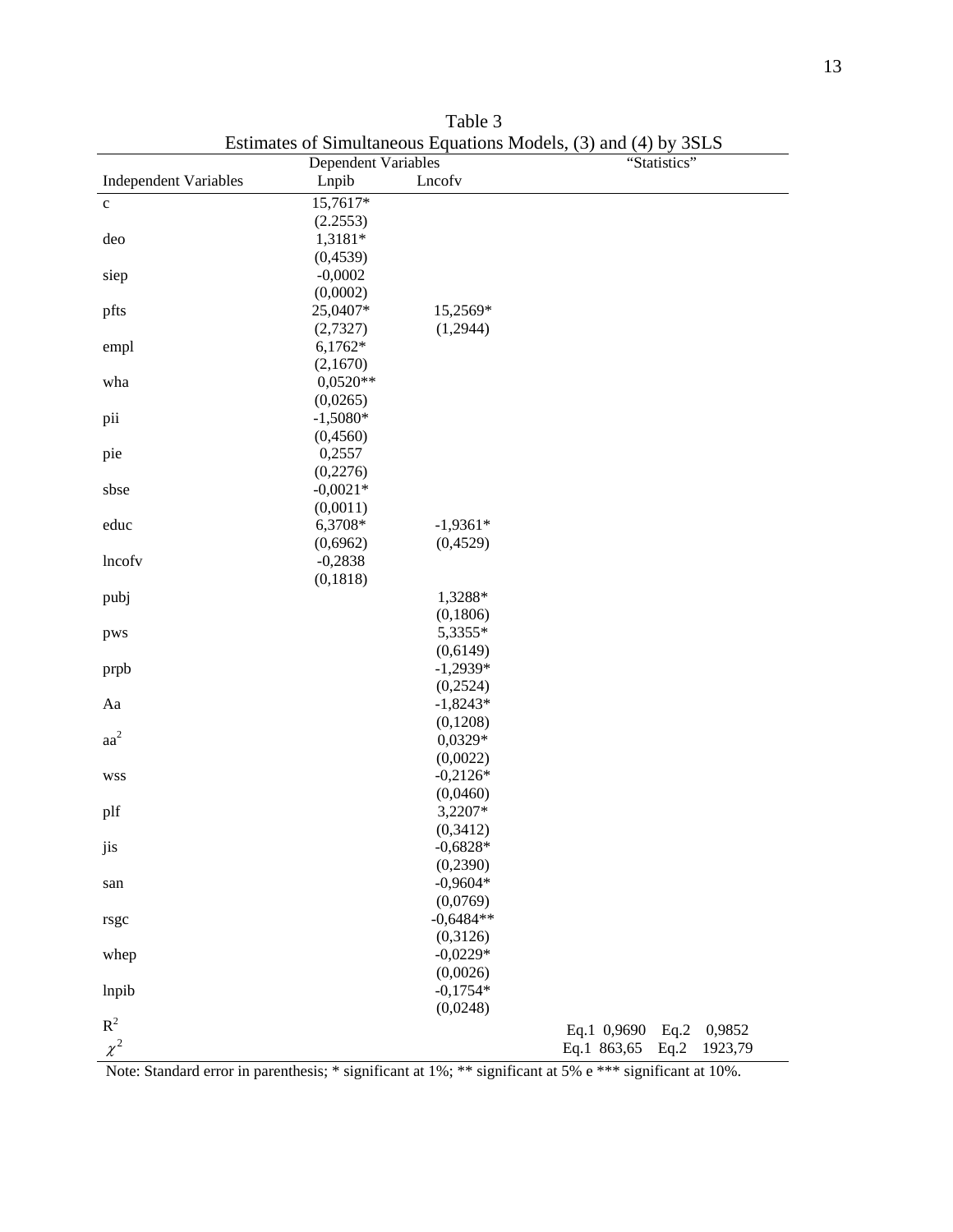decrease of the average would be smaller than the effect about the decrease of the dispersion. Besides, that result indicates that the effect reducer of the average is significantly larger in function of the gender than of the race.

The effect of the education - educ - on the inequality it was also negative, reinforcing the theoretical supposition that the increase in the individuals' proportion with relative superior level to the illiterates should take an increase of the average of the largest income than the increase of the dispersion. Although there as contrary effect when it increases the relative proportion of illiterates the individuals' proportion with superior level: fall of the average, decrease of the dispersion.

In the extent of the segmentation of the labor market, the negative sign of the relationship is emphasized among the employees with and without wallet - wss - as well as of the relationship among the employees' proportion in the industrial section in relation to the employees in the section of services - jis -. In the first case, that might have happened because of the effect of the fall variance to have prevailed under the reduction of the average, while in the second case, exactly the opposite, that is the effect of the increase of the average was superior to an increase of the variance of the income.

As for the relationship of the public employees' proportion to the employees independently there was an increase of the average of incomes, less than proportional to the increase of the dispersion, such that the inequality increased.

The variable plf presented a positive sign, which means that a larger proportion of individuals in the labor force, due to join a larger part of individuals with low income, pull the average upward, however less than proportionally to the increase of the dispersion.

The variable age - aa - presented the expected sign, with the linear estimate presenting negative sign and the estimate to the square a positive sign. This means that until a certain age the dispersion decreases more than proportional to the increase of the average, later the dispersion starts to grow more than the increase of the average. Likewise, it conforms as expected the negative sign of the variables san, whep and rsgc. That last one, reinforcing the evidence that the richest states present smaller inequality.

Finally, it must stand out in the inequality equation the positive sign and the significant magnitude of the coefficient of variable pfts, which can be related to the improper use of the federal transfers, or the appropriation of those resources for a number proportionally larger of individuals with income above the average. This can indicate a behavior of rent-seeking of located groups in the states that appropriate of the transferred public resources. Even by considering that can provoke an increase of the average income; the effect on the dispersion of the income is very larger.

Regarding the growth equation the negative signs of the coefficients: sbse, and pii, can also indicate mixed up effects in the application of the public politics in favor of the rich ones. On a side, it can be having a focalization problem in the application of the public resources in politics social, such that that creates inefficiency problems and incentive. Of other side, it could happen that the import of a larger amount of industrialized products, create difficulties for the national producer in marketing product of similar characteristic to the imported and same that reflects a larger demand of products industrialized that assists a superfluous consumption of the richest layers of the population, without creating any positive internal effect, in technological terms.

The expected signs of the estimates are revealed for the variables deo, wha, empl, rsp and pfts, and those last variables with quite expressive magnitudes.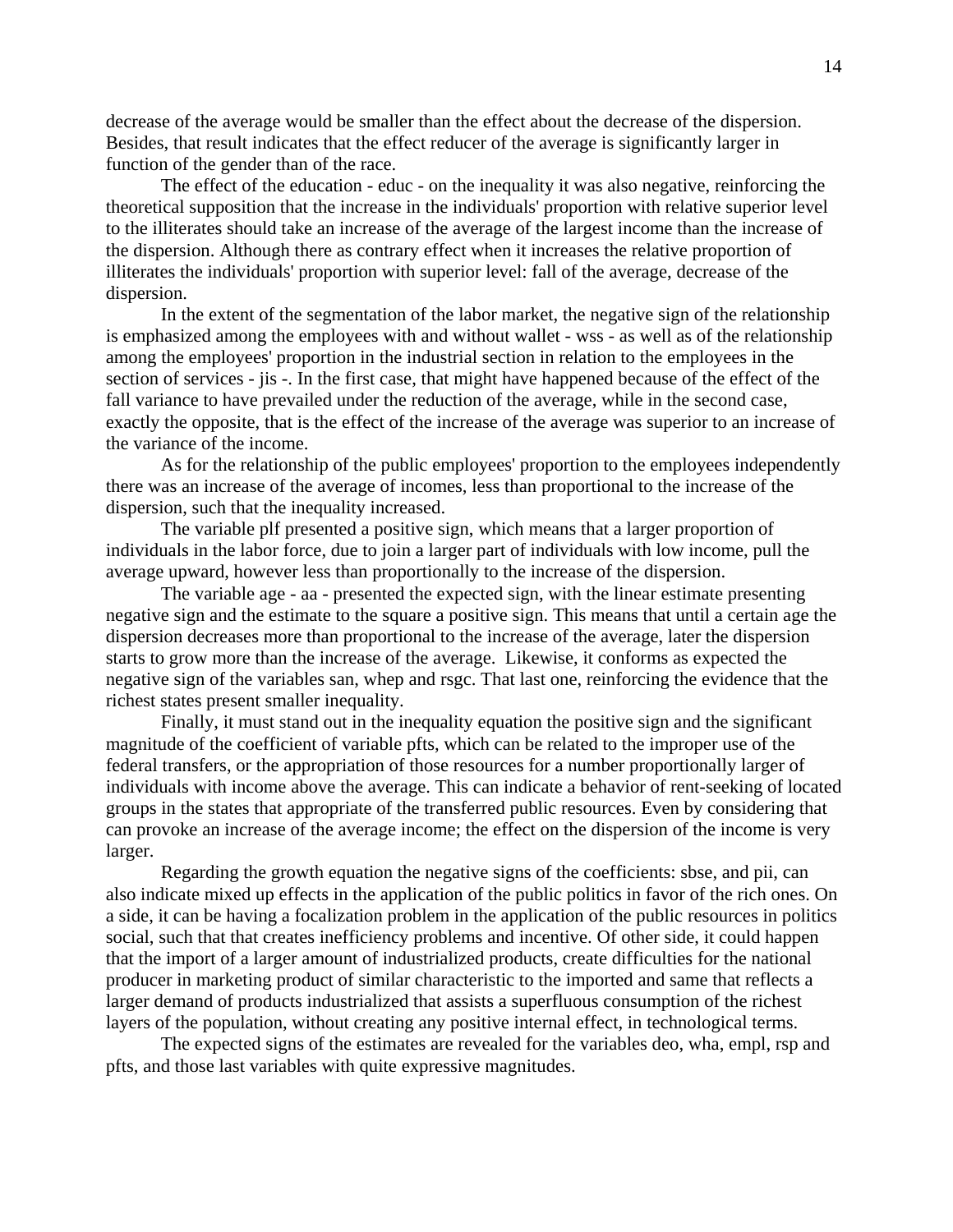#### 6.1 Effects on Income Percentiles

It is quite important the verification of how the explanatory factors discussed previously influence the inequality by considering intervals of the income. In fact, it becomes of interest to know, for instance, what explanatory variables influence the inequality in the interval until the first percentile and the interval belonging to the first decile of income, that correspond the ranges of income where concentrate the indigent and the poor of the population, respectively. It is also important to know whether or not the exclusion of the group of the top 5% richer in the sample has some effect on the results of the model compared to the complete sample.

The verification of the influence of the selected explanatory variables is presented for the percentiles 1, 10 and 95 in Table 4 and, 25, 50 and 75 in Table 5.

It is observed that for the first percentile, only the variables educ, pnws, aa,  $aa^2$ , plf, jis, ppre, whep and lnpib, are statistically significant in the explanation of the inequality of that percentile of the income of the states. In spite of, in the group of the significant variables, the variables ppre and lnpib they present sign contrary to the verified for the sample completes. In the first case, this indicates, therefore, that the largest relative participation of state GDP in national GDP, has as effect to increase the inequality among the portion more poor of the population (indigent). This can mean that the poor benefit in way different from the "effect wealth" of the state, so that the positive effect on the average of the income of that layer of the population is smaller than the increase of the variance (dispersion).

Result of greater relevance, concerns the change of the sign of the variable lnpib (to the sample it completes), pointing that the growth elevates the inequality among the poorer 1%. This denotes that for that portion of the population economic growth elevates the average of income less than the dispersion.

As the sample is extended for the percentile tenth, the 10% more poor of the population, the variables selected significant they lose temper. They are significant now: pfts, pws, pnws, aa,  $aa<sup>2</sup>$ , san and lnpib. Though, the signs of the variables aa and  $aa<sup>2</sup>$  and san are inverted, where the variables that denote the medium age of the population describe a parable now in the form of a "U-inverted" one and no more in the form of a "U" and, the variable sanitation that causes a positive effect now on the inequality and no more negative. In the first case, in a first moment as age (average) it grows, the average of the income should be growing less than the variance, maintaining that behavior until a certain age when it starts to happen the inverse. The positive effect of the sanitation on the inequality can reflect that a larger access to the sanitation among the poor causes an increase in the smaller average of incomes than the variance in that percentile one.

Also of great relevance in that percentile is the negative sign of the coefficient of lnpib. In so being, growth has as effect to elevate the average income more than proportionally the dispersion, just like it happens for the full sample, tends as final effect a fall of the inequality.

For the percentiles 25, 50 and 75, the explanatory power of the model decreases significantly, even considering the existence of a quite few number of significant variables.

Regarding the percentiles 25 and 50, they present as significant the coefficients of the explanatory variables san and plf. The variable san, in both cases, maintains the positive sign, what denotes that that variable contributes to the increase of the inequality. In the percentile 25 it is increased as significant variable, and with the expected sign, the variable wss.

For the percentile 75 the variable san maintains its positive influence on the inequality. However, three another varied pass to be significant: jis, ppre and whep, all maintaining the same negative sign, verified to the sample completes.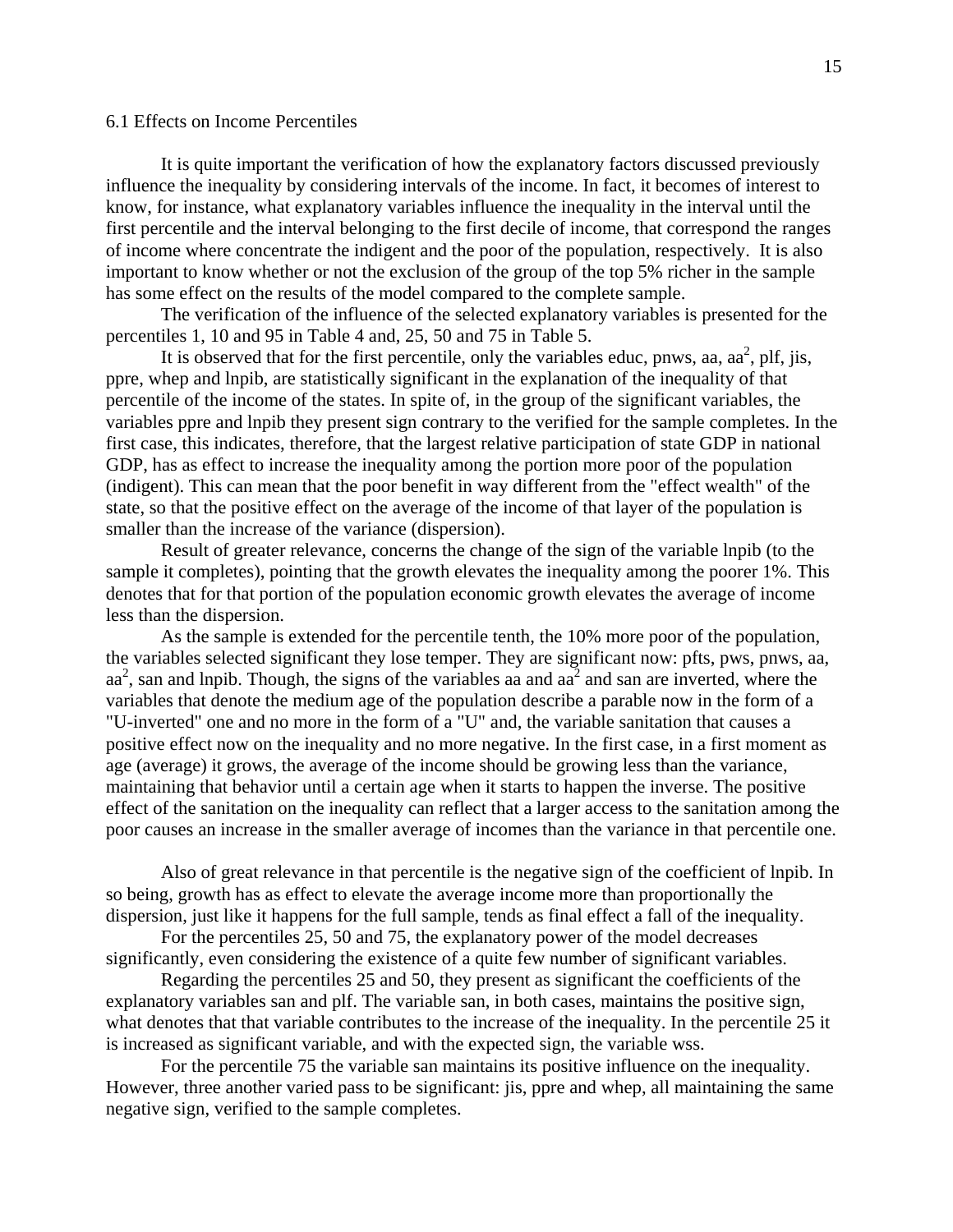| Table | 4 |
|-------|---|
|-------|---|

Estimates by 3SLS for Selected Percentiles of Income: 1º, 10º e 95º.

|                 | Dependent Variable<br>1º Percentile<br>10° Percentil e<br>95° Percentile |                       |            |                |           |             |
|-----------------|--------------------------------------------------------------------------|-----------------------|------------|----------------|-----------|-------------|
|                 | lnpib                                                                    | lncov                 | lnpib      | lnpib<br>lncov | lncov     |             |
| $\mathbf c$     | 18,126*                                                                  | $2\overline{1,651**}$ | 16,258*    | $-11,404$      | 17,663*   | 5,514       |
|                 | (2,988)                                                                  | (11, 116)             | (3,027)    | (8,063)        | (2, 465)  | (3,651)     |
| deo             | $0.897***$                                                               |                       | $0.970***$ |                | 1,369*    |             |
|                 | (0, 499)                                                                 |                       | (0,513)    |                | (0, 498)  |             |
| siep            | 0,0001                                                                   |                       | $-0,0001$  |                | $-0,0001$ |             |
|                 | (0,0002)                                                                 |                       | (0,0001)   |                | (0,0002)  |             |
| empl            | 5,677**                                                                  |                       | 5,84**     |                | 5,033**   |             |
|                 | (2,547)                                                                  |                       | (2,967)    |                | (2,366)   |             |
| wha             | 0,013                                                                    |                       | 0,039      |                | 0,0216    |             |
|                 | (0,028)                                                                  |                       | (0,033)    |                | (0,0276)  |             |
| pii             | $-1,401*$                                                                |                       | $-1,394*$  |                | $-1,528*$ |             |
|                 | (0, 485)                                                                 |                       | (0, 490)   |                | (0, 486)  |             |
| pie             | 0,184                                                                    |                       | $0,417***$ |                | 0,362     |             |
|                 | (0,299)                                                                  |                       | (0,243)    |                | (0,240)   |             |
| sbse            | $-0,004*$                                                                |                       | $-0,003*$  |                | $-0,003*$ |             |
|                 | (0,001)                                                                  |                       | (0,001)    |                | (0,001)   |             |
| pfts            | 23,884*                                                                  | 0,283                 | 23,544*    | 20,272*        | 22,728*   | 5,821**     |
|                 | (2,547)                                                                  | (7,881)               | (2,776)    | (5,659)        | (2,741)   | (2,541)     |
| rsupa           | $6,801*$                                                                 | $-9,008*$             | $6,762*$   | $-0,195$       | 7,146*    | $-0,338$    |
|                 | (0,703)                                                                  | (2,762)               | (0,759)    | (1,981)        | (0,723)   | (0, 890)    |
| lncov           | 0,134                                                                    |                       | $-0,0403$  |                | $-0,433$  |             |
|                 | (0,1127)                                                                 |                       | (0, 2328)  |                | (0, 380)  |             |
| pubj            |                                                                          | 1,329*                |            | 0,646          |           | $0,716**$   |
|                 |                                                                          | (1,097)               |            | (0,792)        |           | (0, 357)    |
| pws             |                                                                          | 5,351*                |            | $6,627*$       |           | $-0,718$    |
|                 |                                                                          | (3,709)               |            | (2,703)        |           | (1,222)     |
| pnws            |                                                                          | $-2,632***$           |            | $-1,796***$    |           | $-1,241*$   |
|                 |                                                                          | (1,533)               |            | (1,109)        |           | (0, 504)    |
| aa              |                                                                          | $-2,515*$             |            | $1,156**$      |           | $-0,232$    |
|                 |                                                                          | (0,725)               |            | (0,524)        |           | (0, 238)    |
| aa <sup>2</sup> |                                                                          | $0,043*$              |            | $-0,022**$     |           | 0,003       |
|                 |                                                                          | (0,013)               |            | (0,009)        |           | (0,004)     |
| <b>WSS</b>      |                                                                          | 0,004                 |            | 0,118          |           | $-0,282*$   |
|                 |                                                                          | (0,279)               |            | (0,203)        |           | (0,093)     |
| plf             |                                                                          | 8,842*                |            | $-0,070$       |           | $-1,155***$ |
|                 |                                                                          | (2,098)               |            | (1,501)        |           | (0,684)     |
| jis             |                                                                          | $-3,004**$            |            | $-1,322$       |           | $-0,986**$  |
|                 |                                                                          | (1, 457)              |            | (1,049)        |           | (0, 476)    |
| san             |                                                                          | $-0,066$              |            | $0,806*$       |           | 0,358**     |
|                 |                                                                          | (0, 466)              |            | (0, 332)       |           | (0,149)     |
| ppre            |                                                                          | 3,104***              |            | $-0,910$       |           | $-1,070***$ |
|                 |                                                                          | (1, 895)              |            | (1, 374)       |           | (0,627)     |
| whep            |                                                                          | $-0.048*$             |            | $-0,018$       |           | $-0,022*$   |
|                 |                                                                          | (0,016)               |            | (0,011)        |           | (0,005)     |
| lnpib           |                                                                          | $0,332**$             |            | $-0,400*$      |           | $-0,008$    |
|                 |                                                                          | (0, 151)              |            | (0,109)        |           | (0,049)     |
| $R^2$           | 0,9628                                                                   | 0,8452                | 0,9636     | 0,6357         | 0,9671    | 0,7572      |
| $\chi^2$        | 748,31                                                                   | 168,17                | 752,81     | 58,06          | 794,57    | 85,85       |

Note: Standard error in parenthesis; \* significant at 1%; \*\* significant at 5% e \*\*\* significant at 10%.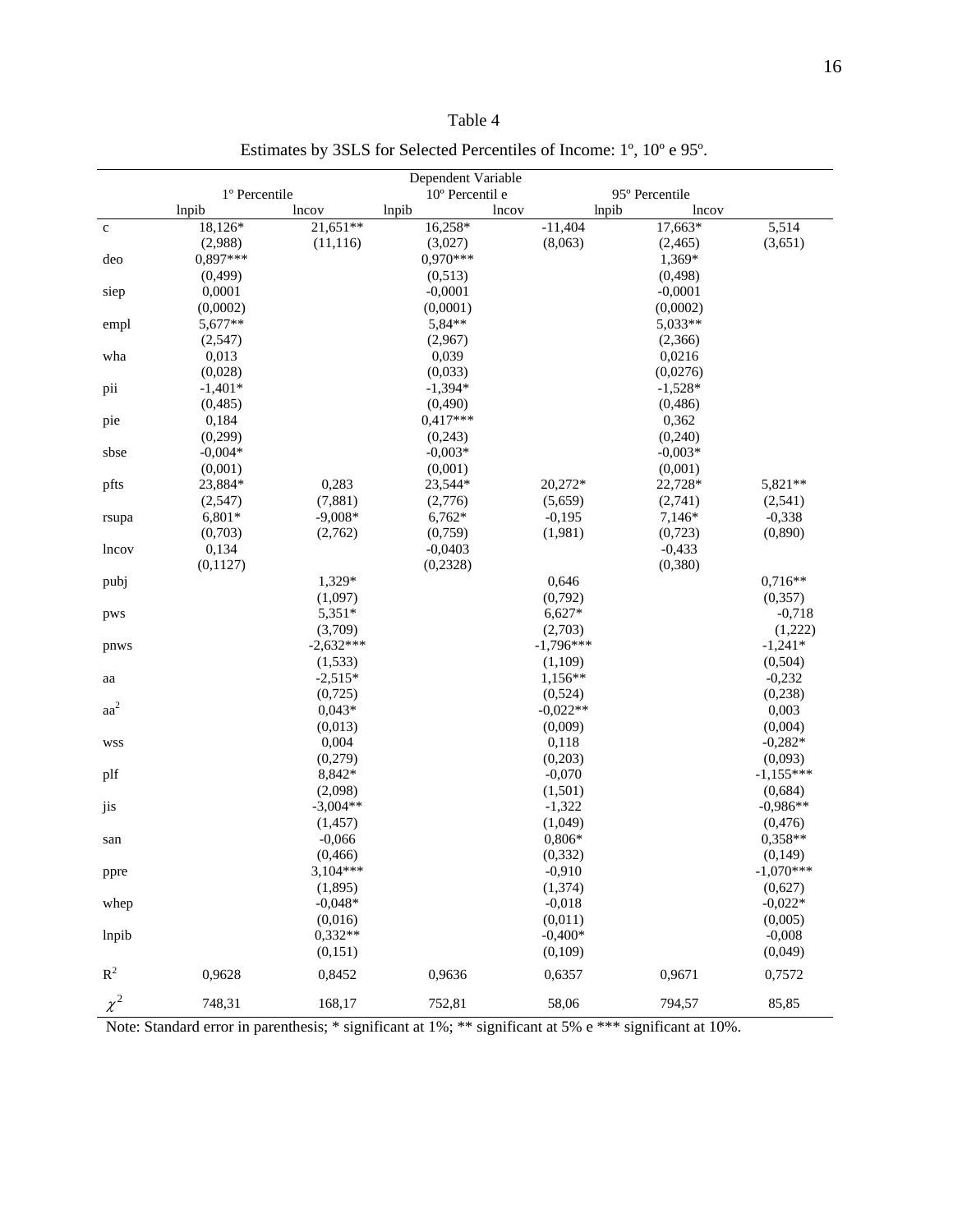| `able |  |
|-------|--|
|-------|--|

|                 | Dependent Variable<br>50° Percentil e<br>25° Percentile |           | 75° Percentile |          |            |             |
|-----------------|---------------------------------------------------------|-----------|----------------|----------|------------|-------------|
|                 | lnpib                                                   | lncoev    | lnpib          | lncoefy  | lnpib      | lncoefv     |
| $\mathbf c$     | 18,846*                                                 | $-5,344$  | 17,639*        | 4,228*** | 16,845*    | $-1,036$    |
|                 | (2, 419)                                                | (3, 478)  | (2, 429)       | (2,570)  | (2, 453)   | (2,655)     |
| deo             | 1,179*                                                  |           | 1,088**        |          | $1,162**$  |             |
|                 | (0, 478)                                                |           | (0,501)        |          | (0,510)    |             |
| siep            | 0,0001                                                  |           | 0,0001         |          | $-0,00001$ |             |
|                 | (0,0001)                                                |           | (0,0001)       |          | (0,0001)   |             |
| empl            | 5,125**                                                 |           | $6,524*$       |          | 6,276*     |             |
|                 | (2,219)                                                 |           | (2,366)        |          | (2,427)    |             |
| wha             | $0,061**$                                               |           | 0,040          |          | 0,0273     |             |
|                 | (0,031)                                                 |           | (0,032)        |          | (0,0292)   |             |
| pii             | $-1,746*$                                               |           | $-1,621*$      |          | $-1,542*$  |             |
|                 | (0, 487)                                                |           | (0,503)        |          | (0,513)    |             |
| pie             | 0,195                                                   |           | 0,195          |          | 0,315      |             |
|                 | (0, 235)                                                |           | (0, 249)       |          | (0,257)    |             |
| sbse            | $-0,004*$                                               |           | $-0,004*$      |          | $-0,004*$  |             |
|                 | (0,001)                                                 |           | (0,001)        |          | (0,001)    |             |
| pfts            | 23,779*                                                 | 3,362     | 24,806*        | $-0,873$ | 23,587*    | 1,965       |
|                 | (2,624)                                                 | (2, 421)  | (2,940)        | (1,808)  | (2,944)    | (1, 857)    |
| educ            | $6,01*$                                                 | $-0,221$  | $6,248*$       | 0,111    | 6,710      | 0,738       |
|                 | (0,779)                                                 | (0, 849)  | (0, 582)       | (0, 634) | (0, 871)   | (0,650)     |
| lncov           | $1,004**$                                               |           | 0,900          |          | 0,164      |             |
|                 | (0, 459)                                                |           | (0, 582)       |          | (0, 484)   |             |
| pubj            |                                                         | 0,278     |                | 0,049    |            | 0.173       |
|                 |                                                         | (0, 340)  |                | (0,253)  |            | (0,260)     |
| pws             |                                                         | 1,181     |                | 0,207    |            | 0,072       |
|                 |                                                         | (1, 163)  |                | (0, 858) |            | (0,888)     |
| pnws            |                                                         | $-0,589$  |                | 0,052    |            | 0,317       |
|                 |                                                         | (0, 479)  |                | (0, 354) |            | (0, 366)    |
| aa              |                                                         | 0,179     |                | 0,085    |            | $-0,008$    |
|                 |                                                         | (0,227)   |                | (0,167)  |            | (0,173)     |
| aa <sup>2</sup> |                                                         | $-0,003$  |                | $-0,002$ |            | $-0,001$    |
|                 |                                                         | (0,004)   |                | (0,003)  |            | (0,003)     |
| <b>WSS</b>      |                                                         | $-0,236*$ |                | $-0,071$ |            | $-0,103$    |
|                 |                                                         | (0,088)   |                | (0,065)  |            | (0,067)     |
| plf             |                                                         | $1,672*$  |                | 0,858    |            | 0,303       |
|                 |                                                         | (0,651)   |                | (0, 480) |            | (0, 497)    |
| jis             |                                                         | $-0,342$  |                | $-0,533$ |            | $-0,656***$ |
|                 |                                                         | (0, 453)  |                | (0, 335) |            | (0, 346)    |
| san             |                                                         | $0,695*$  |                | $0,451*$ |            | $0,485*$    |
|                 |                                                         | (0,143)   |                | (0,106)  |            | (0,109)     |
| ppre            |                                                         | $-0,326$  |                | $-0,121$ |            | $-0,868***$ |
|                 |                                                         | (0, 596)  |                | (0, 439) |            | (0, 455)    |
| whep            |                                                         | 0,005     |                | $-0,006$ |            | $-0.009*$   |
|                 |                                                         | (0,005)   |                | (0,004)  |            | (0,004)     |
| lnpib           |                                                         | $-5,344$  |                | $-0,033$ |            | 0,014       |
|                 |                                                         | (3, 478)  |                | (0,035)  |            | (0,036)     |
| $R^2$           | 0,9689                                                  | 0,6483    | 0,9633         | 0,676    | 0,9644     | 0,7691      |
| $\chi^2$        | 852,54                                                  | 51,10     | 749,11         | 62,35    | 745,96     | 95,14       |

Estimates by 3SLS for Selected Percentiles of Income: 25º, 50º, 75º.

Note: Standard error in parenthesis; \* significant at 1%; \*\* significant at 5% e \*\*\* significant at 10%.

Finally, as for the extension of the sample to the percentile 95, a larger explanatory power of the model is visualized - as expected - with great part of the significant estimates at least 10% of significance, and with the expected sign - compared with the sample completes - except for the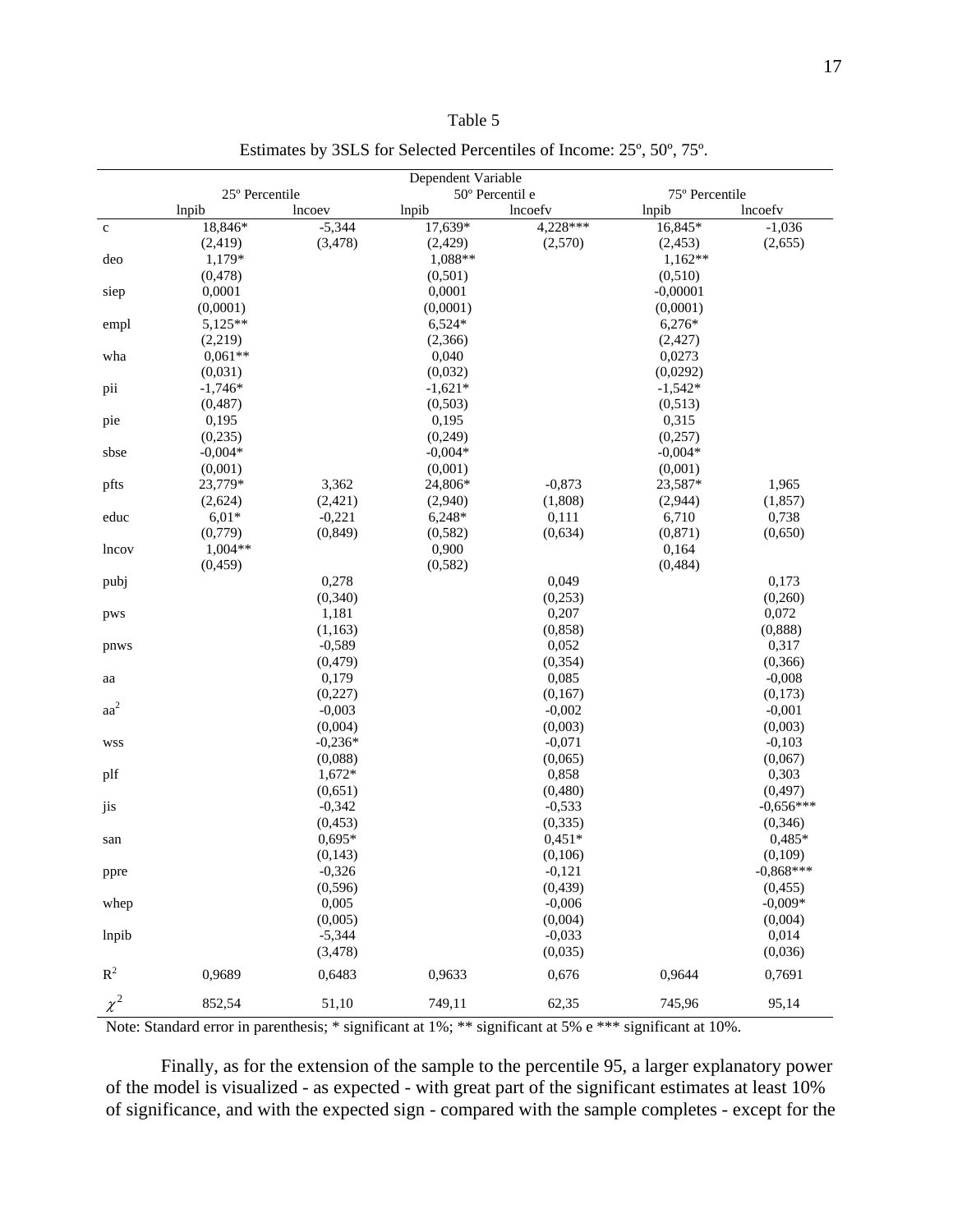variables san and plf. That result is quite interesting, because as the largest asymmetries of the medium income of the Brazilian population they happen among the richer 5% in relationship the 10%, 20% or even the poorer 40%, the variables no significant for that percentile one: pws, aa, aa<sup>2</sup>, educ, and lnpib show a particularity of the disparities of income between the rich ones and the rest of the population.

It can be affirmed that the discrimination for gender is particularly important among the rich ones, so that the dispersion of the income between men and women for that group is larger than the own increase of the medium income, when it is included the richer 5% in the sample. It is worth to observe that that seems to be the case also for the poorer 1%.

Similar reasoning can be applied for the interpretation of the variables that denote age (average), where it is insignificant the effect for percentile 95, but when it is introduced the richest people's incomes a pattern of behavior is demonstrated that elevates the medium income more than proportionally that the variance in a first moment, until a certain age, for later the relationship if it inverts, with the medium income growing less than proportionally to the variance.

Attention must be paid to the result for variable rsupa, which is only significant for the poorer 1%. In spite of, with the introduction of the richer 5% in the sample that relationship becomes again negative and significant. That behavior maybe is explained by the largest number of illiterates in the first percentile and the largest number of individuals with superior level for the group of the richer 5%. This happens because in the first percentile the variance of the income would be small, and smaller than the average that would be also low, while when it is included the richer 5%, it happens a big effect proportionally on the average larger than on the variance.

It is also relevant to verify that the effect of the coefficient of gdp on the inequality is significant only for the first percentile and sample completes. For that road, the introduction of the richer 5% in the sample has an effect proportionally of increasing the average more than the dispersion, tends as final result a fall of the inequality.

Finally, it is worth emphasizing that the results for the equation of gdp for all of the selected quintiles presented, little variation of their estimates, staying the results basically evidenced for the full sample/.

# **Final Remarks**

 A first important result was the confirmation of the negative effect of growth on the income inequality, considering both the full sample and the first percentile of income, which contrasts with the result also significant, but positive for the percentile 10.

Particularly, a great discrimination influence was observed by gender and the little relevance of racial discrimination in the inequality. It was verified that the women's proportion in the resident population in each state tends to increase the income inequality; on the contrary, the proportion of non-whites possesses a reducing impact on the inequality. The explanation for that result would lie on the fact that for the variable pws (proportion of women), the inequality increases because, as observed in the sample, the mean reduction is accompanied by an increase in the variance. As a result, the expressive magnitude of the coefficient of that variable. On the other hand, for the variable pnws (proportion of non-whites), the effect would be right the opposite: the mean decrease is smaller than the dispersion decrease. That result indicates that the reducer effect of the mean is significantly larger for gender than for race.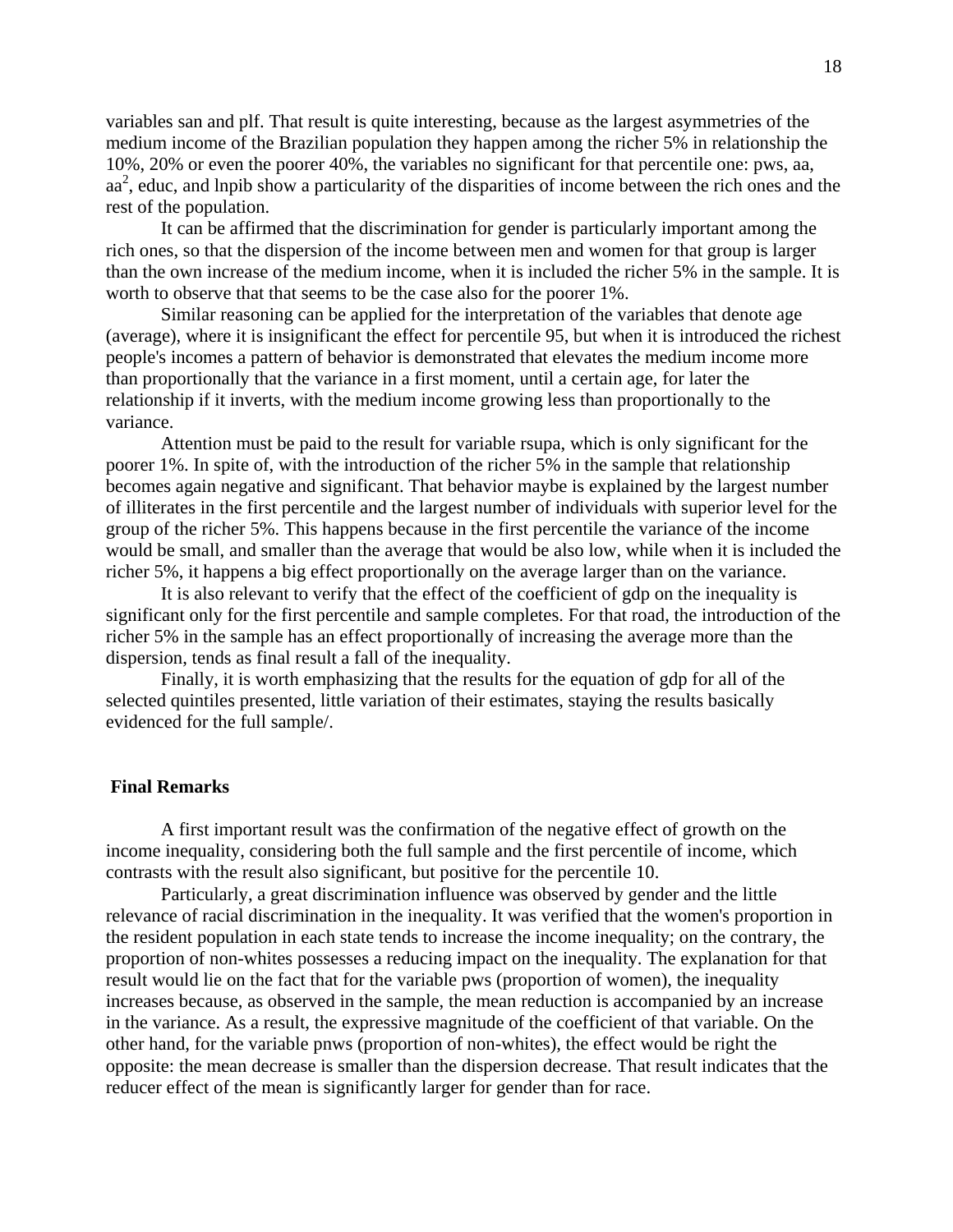Concerning the variables related to the job market segmentation, the one of larger relevance in the explanation of the inequality was the proportion of workers out of the social security system, which is motivated by an effect caused by the fall of variance to prevail on the reduction of the mean.

In the group of variables that describe the individuals' acquired characteristics stands out a negative effect of education on the inequality. A possible reason for that would be that the increase in the proportion of graduated individuals relative to the illiterates' ones should take a larger increase of the mean income than the dispersion.

In the bundle of variables referring to the economic environment, a striking result points to the proportion of federal transfers to the states that presents negative sign and significant magnitude of the coefficient, indicating a relevant influence on the income inequality in the states.

The importance of the set of results concerning inequality demonstrates that the effect of the explanatory variables on the dependent variable links with the mean and the variance of income. Thus, it is verified that is quite possible that a certain social policy aiming to elevate the average of income may provoke a non expected effect on the dispersion, such that in the end may occur a rise, not a decrease in the inequality. Matching with most results in the literature, economic growth lowers income inequality, as provided by estimations of the full sample.

The extension of results for income ranges indicates that the explanatory variables affect differently the dependent variable for each percentile of income. This is an important result because it reveals, for instance, that in the percentile 95, the non-significant coefficient of variables like: women's proportion, age, education, labor force, there is a particularity of the inequality between rich and poor in the Brazilian states.

This article also allows taking different illations that could help understanding the Brazilian degree of income inequality, either through the full sample or by the sub samples of different percentiles of income, which showed interchangeable sensibilities from the selected variables applied to the models. That certainly enriches some contributions addressed to the elaboration of public policies whose main goal must be the reduction of inequality among all individuals, groups of income and across states.

 It is worthwhile pointing out that the estimates here obtained may also be useful in the application of social policies. However, caution is required to implement such policies since the results might lead to distinct effects if applied to different groups of income, which means that a certain policy may induce a greater increase of the variance than the mean what could imply a rise instead of a fall of the inequality.

# **References**

- AGHION, Philippe; CAROLI, Eve; GARCIA-PEÑALOSA, Cecília. Inequality and economic growth: the perspective of new growth theories. *Journal of Economic Literature*, vol 37, p. 1615-1661, dec. 1999.
- AGHION, Phillipe; BOLTON, Patrick. A Theory of trickle-down growth and development. *Review of Economic Studies*, n*.* 64, p. 151-172, 1997.
- ALESINA Alberto; RODRIK D. Distributive politics and Economic Growth. *Quarterly Journal of Economics*, vol. 108, p.465-90, 1994,
- AMADEO, Edward J.; CAMARGO, José Márcio. Mercado de Trabalho e Dança Distributiva. In: CAMARGO, J. M.; GIAMBIAGI, F. *Distribuição de renda no Brasil*. Organização IERJ, Rio de Janeiro: Paz e Terra, 2000.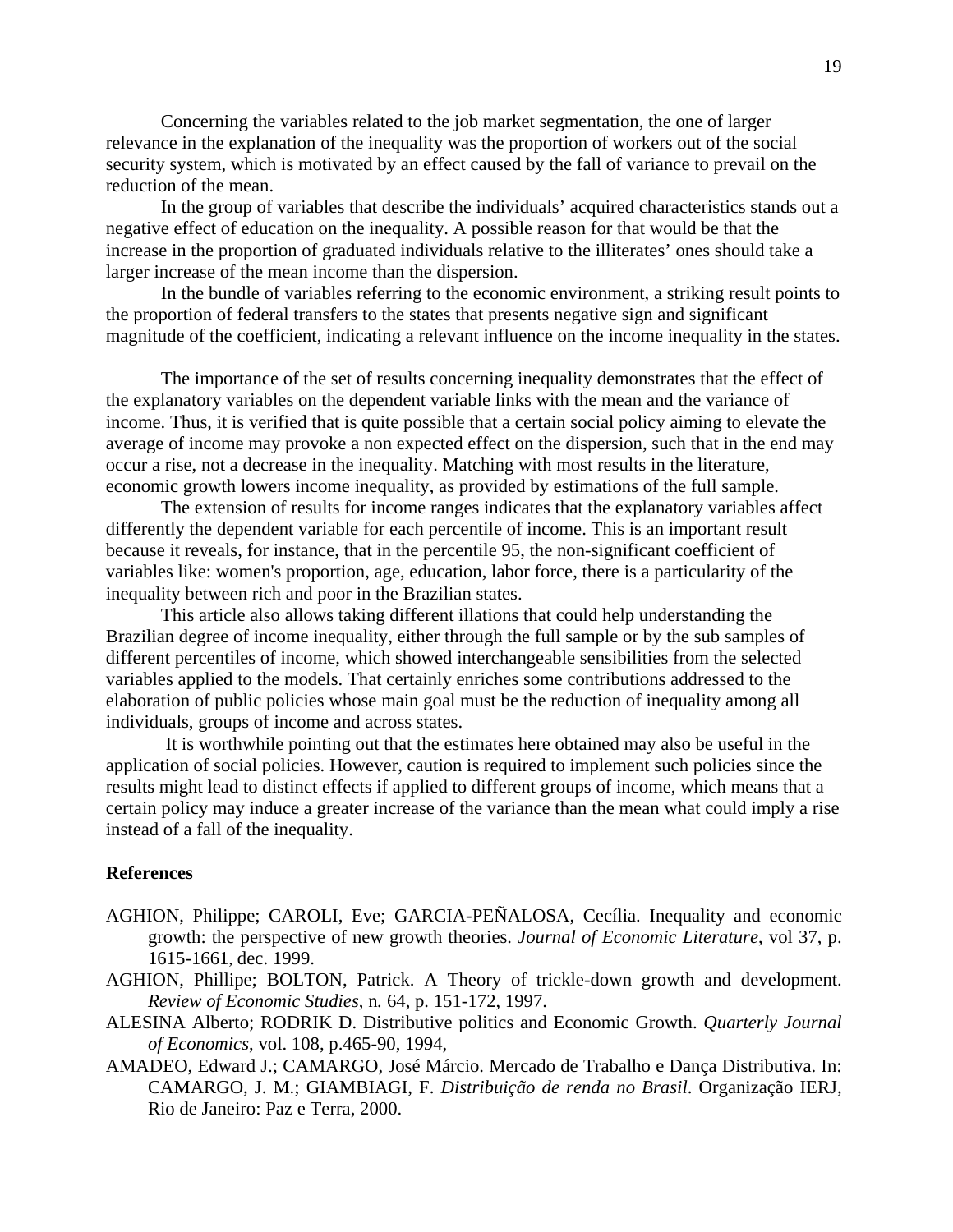- ARBACHE, Jorge S. Liberalização Comercial e Mercado de Trabalho no Brasil. In: LISBOA, Marcos de B.; MENEZES-FILHO, Naércio A. (org). *Microeconomia e Sociedade no Brasil*. Rio de Janeiro: Contracapa, 2001
- AZARIADIS, Costas; DRAZEN, Allan. Threshold Externalities in Economic Development. *The Quarterly Journal of Economics*, p.501-526, may, 1990.
- BARRETO, Flávio Ataliba F. D.; LIMA, Francisco Soares de. *Comércio Internacional, Dotação de Fatores e Desigualdade no Brasil*. Fortaleza: CAEN, nov. 2003. (Texto para Dicussão n. 235).
- BARRO**,** Robert J. Economic growth in a cross section of countries, Quarterly *Journal of Political Economy*, vol. 106, p.407-444, may 1991.
- \_\_\_\_\_\_\_. Inequality and growth in a panel countries. *Journal of Economic Growth*, n.5, p. 5-32, march, 2000.
- BARROS, Ricardo Paes de MENDONÇA, Rosane. A evolução do bem-estar, pobreza e desigualdade no Brasil ao longo das três últimas décadas – 1960/90. Pesquisa e Planejamento Econômico, v.25, n.1, 1995.

\_\_\_\_\_\_\_. Os determinantes da desigualdade no Brasil. In: IPEA, *A Economia Brasileira em Perspectiva*, Rio de Janeiro: IPEA, vol. 2, 1996.

- BARROS, Ricardo Paes de; MENDONÇA, Rosane; DUARTE, Renata P. N. *Bem-Estar, pobreza e desigualdade de renda: uma avaliação da evolução histórica e das disparidades regionais*. Rio de Janeiro: IPEA, jan. 1997. (Texto para Discussão 454*)*
- BARROS, Ricardo Paes de; HENRIQUES, Ricardo; MENDONÇA, Rosane. A estabilidade inaceitável: desigualdade e pobreza no Brasil. In: HENRIQUES, R. (org.), *Desigualdade e pobreza no Brasil*, Rio de Janeiro: IPEA, 2000.
- BARROS, Ricardo Paes de; CORSEUIL, Carlos Henrique; CURY, Samir. Abertura comercial e liberalização do fluxo de capitais no Brasil: impactos sobre a pobreza e a desigualdade. I*n*: HENRIQUES Ricardo (org.), *Desigualdade e pobreza no Brasil*, Rio de Janeiro: IPEA, 2000.
- BARROS, Ricardo Paes de; CORSEUIL, Carlos; MENDONÇA, Rosane; REIS, Maurício Cortez. Poverty, inequality and macroecnomic instability. *Economia Aplicada.* V. 4, n.4, p.743-760. Out.-dez. 2000.
- BEHABIB, Jess and SPIEGEL, Mark M. The role of human capital in the economic development: evidence from aggregate cross country data. *Journal of Monetary Economy*, Vol. 34, p.143- 175. 1994.
- BÉNABOU, Roland. Inequality and growth. *NBER Working Paper n. 5658*, jul. 1996.
- BERTOLA G. Factor shares and saving in endogenous growth. *American Economic Review*, vol 83, n.5, p. 1184-98, 1993.
- BONELLI, R.; RAMOS, L. Distribuição de Renda no Brasil: avaliação das tendências de longo prazo e mudanças na desigualdade desde meados dos anos 70. *Revista Brasileira de Economia,* v.49, n.2, p.353-374, 1995.
- BOURGUIGNON, François and MORRISSON, Christian. Inequality and development: the role of dualism. *Journal of Development Economics*. Vol. 57, pp. 233-257, 1998.
- BOURGUIGNON, François and MORRISSON, Christian. Income distribution, development and foreign trade. *European Economic Review,* p. 1113-1132, 1990.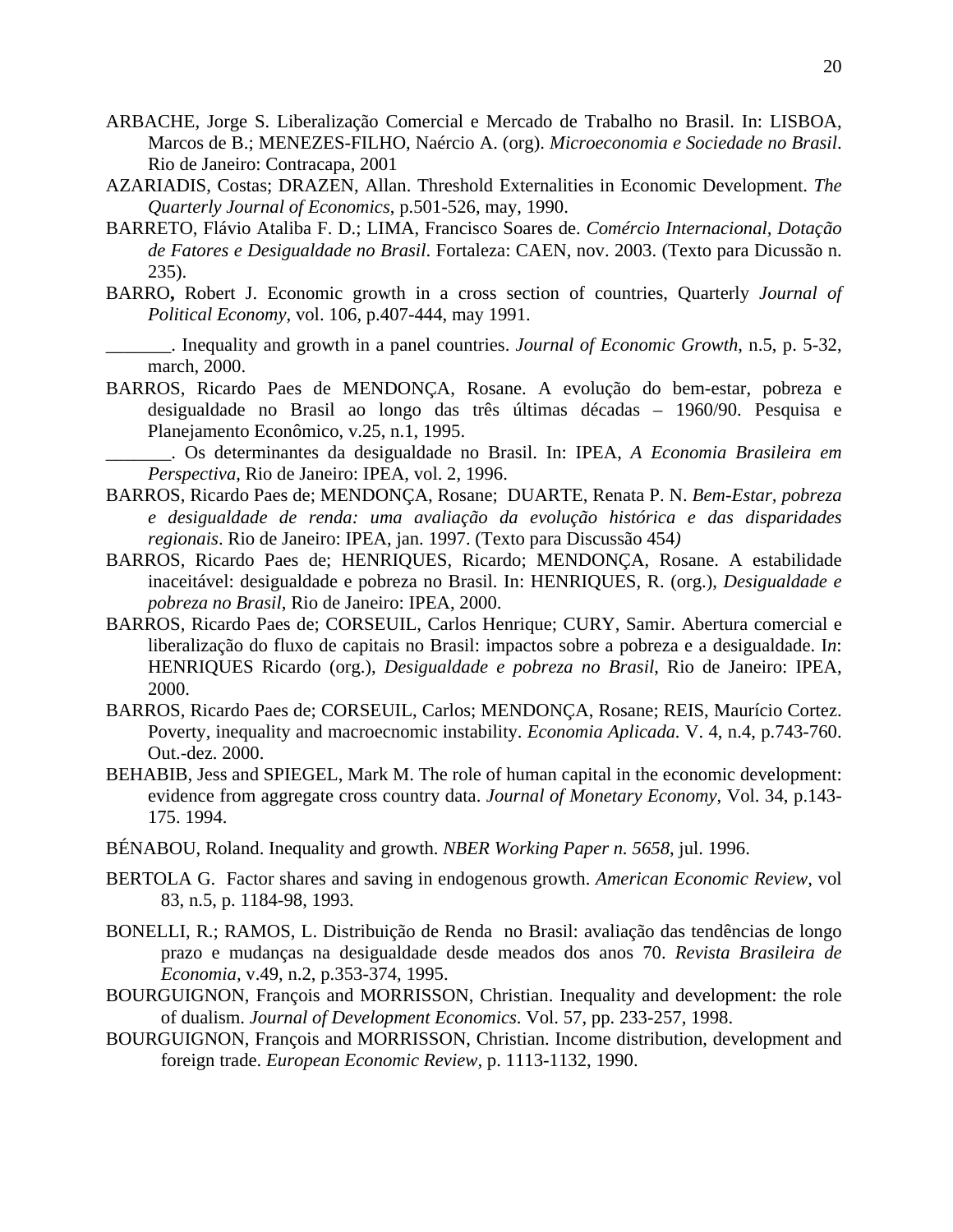CACCIAMALI, Maria Cristina. As economias informal e submersa: conceitos e distribuição de renda. In: Camargo e Giambiagi (orgs.), *Distribuição de renda no Brasil,* Rio de Janeiro: Paz e Terra, 1991.

\_\_\_\_\_\_\_. As economias informal e submersa: conceitos e distribuição de renda. In: Camargo e Giambiagi (orgs.), *Distribuição de renda no Brasil,* 2 ed., Rio de Janeiro: Paz e Terra, 2000.

- CAMARGO, Jose M.; SERRANO, F. Os dois mercados: homens e mulheres na indústria brasileira. *Revista Brasileira de Economia*, Rio de Janeiro: v.34, n. 4, out./dez. 1983.
- CAMARGO, José M. Produtividade e preços relativos: o mercado de trabalho no período pósestabilização. In: MAGALHÃES, João Paulo de (org). *Vinte Anos de Política Econômica*. Rio de Janeiro, Contraponto, 1999.
- CAMARGO, José M; GIAMBIAGI, F. (orgs). Distribuição de Renda no Brasil. Rio de Janeiro: Paz e Terra, 1991.
- CARDOSO, E. Cyclical variations of earning inequality in Brazil. *Revista de Economia Política*, v.13, n.4 (52), out-dez 1993.
- CARDOSO, Eliana; BARROS, Ricardo Paes; URANI, André. Inflation and unemployment as determinants of inequality in Brazil: the 1980s. In: REFORM, RECOVERY AND GROWTH. CHICAGO: University of Chicago Press, p.151-175, 1995.
- DE LONG, B; SUMMERS, L. H. Equipment, investment and economic growth. *Quarterly Journal of Economics, v*ol. 106, p.455-502, may 1991.
- DEVROYE, Dan; FREEMAN, Richard. Does inequality in skills explain inequality of earnings across countries ? Harvard University, May 2000.
- DOLLAR, David. Outward-oriented developing economics really do grow more rapidly: evidence from 95 LDCs, 1975-1985. Chicago: The University of Chicago Press, 1992.
- DOLLAR, David, KRAAY, Aart. Growth is good for the poor. Policy Research Working Paper, WORLD BANK, Washington, 2000.
- DURLAUF, Steven N. *A theory of persistent income inequality*. NBER Economic Working Paper n. 4056, april 1992.
- EDWARDS, S. Trade policy, growth and income distribution. *American Economic Review*, vol. 87, n.2, 1997.
- FAGERBERG. Jan. Technology and international differences in growth rates. *Journal of Economic Literature.* vol. 32, p. 1147-1175, set. 1994.
- FELDSTEIN, Martin. *Income inequality and poverty*. NBER Working Papers 6770, oct. 1998.
- FERREIRA, Francisco H. G. Inequality and economic performance: a brief overview to theories of growth and distribution. Text for World Bank's Web Site on Inequality, Poverty, and Socio-Economic Performance: [http://www.worldbank.org/poverty/inequality/index.htm,](http://www.worldbank.org/poverty/inequality/index.htm) 2000. Acessado em jun de 2004.
- FERREIRA, Francisco H. G e LITCHFIELD, Julie A. Desigualdade, pobreza e bem-estar social no Brasil – 1981/95. In: Henriques Ricardo (org.), *Desigualdade e pobreza no Brasil*, Rio de Janeiro: IPEA, 2000.
- FERREIRA, Francisco H. G e LITCHFIELD, Julie A. *Growth apart: micro and macroeconomic factors behind the Brazilian income distribution*, 1981-1990. Rio de Janeiro: IPEA, 1996. (Série Sumários, 22).
- FERREIRA, Francisco H. G; BOURGUIGNON, François. Understanding inequality in Brazil: a conceptual overview. Pontíficie Universidade Católica do Rio de Janeiro, *Texto para Discussão* n. 434, nov. 2000.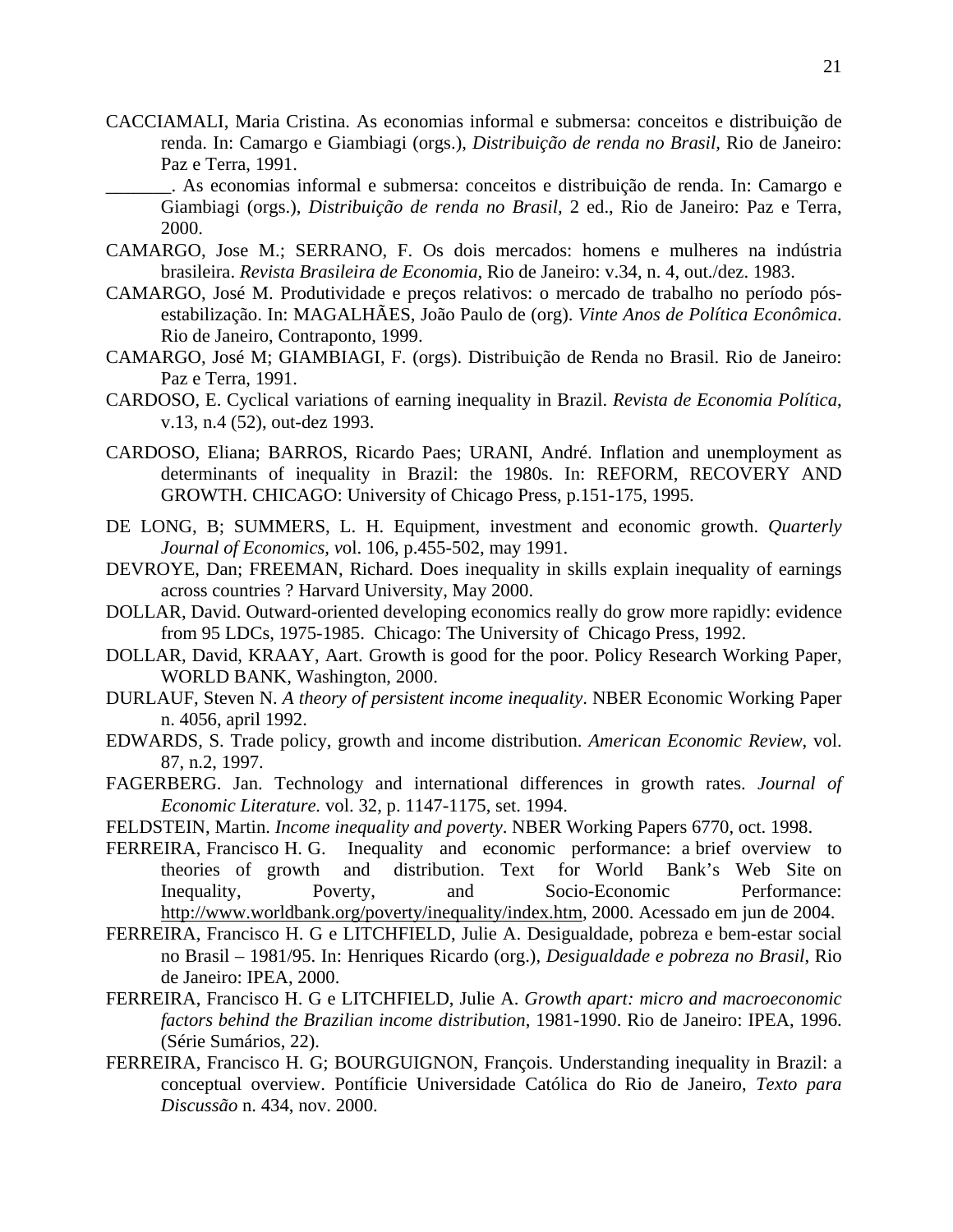- FERREIRA , Francisco; BARROS, Ricardo Paes de. The slippery slope: explaining the increase in extreme poverty in urban brasil, 1976-1996. *Revista de Econometria*, vol. 19, 1999.
- FISCHER, Ronal D. The evolution of inequality after trade liberalization. *Journal of Development Economics*, vol. 66, p. 555-579, 2001.
- GALOR Oded; ZEIRA, Joseph. Income distribution and macroeconomics. *Review of Economic Studies* vol. 60, p. 35-52, 1993.GHOSH, Pariksthit; MOOKHERJEE, Dilip; RAY, Debraj. Credit rationing in developing countries: an overview of the theory. In: MOOHERJEE, D; RAY, D. (eds.). *A reader in development economics*. London: Blackwell, 2000.

HOFFMAN, Rodolf. Pobreza no Brasil. Piracicaba, Esalq, - *Série Estudos e Pesquisas, n.43* -, 1984.

\_\_\_\_\_\_\_. Desigualdade e Pobreza no Brasil no Período 1979-97. *Revista Brasileira de Economia*, v.49, n.2, p.277-294, abr.-jun. 1995.

\_\_\_\_\_\_\_. Desigualdade e pobreza no Brasil no período 1979-97 e a influência da inflação e do salário mínimo. *Economia e Sociedade, vol.* 11, p. 199-221, IE-UNICAMP, dez-1998.

\_\_\_\_\_\_\_. Mensuração da desigualdade e da pobreza no Brasil. In: Henriques (org.). *Desigualdade e pobreza no Brasil*, Rio de Janeiro, IPEA, 2000.

INSTITUTO BRASILEIRO DE GEOGRAFIA E ESTATÍSTICA – IBGE. Pesquisa Nacional por Amostra de Domicílios – PNAD, Rio de Janeiro: IBGE, vários números.

- KRUEGER, Anne. Why trade liberalization is good for growth. *The Economic Journal*, vol. 108, p. 1513-1522, sep. 1997.
- LAM, D; LEVINSON, D. Declining inequality of schooling in Brazil and its effects on inequality of wages. *Journal of Development Economics*, n. 37, p.199-225, 1992.
- LANGONI, Carlos G. Distribuição de renda e desenvolvimento econômico do Brasil. *Estudos Econômicos*, v.5, n.2, out. 1972.

\_\_\_\_\_\_\_. Distribuição de renda e desenvolvimento econômico no Brasil. 2ed., Rio de Janeiro: Expressão e Cultura, 1978.

- LEME, Maria Carolina da S.; WAJNMAN, Simone. Tendências de coorte nos diferenciais de rendimentos por sexo. In: HENRIQUES, Ricardo (org.), *Desigualdade e pobreza no Brasil*, Rio de Janeiro, IPEA, 2000.
- LIMA, Ricardo. Mercado de trabalho: o capital humano e a teoria da segmentação. *Pesquisa e Planejamento Econômico*, Rio de Janeiro, vol. 10 (1), p. 217-272, abr. 1980.
- LIPTON, Michael; RAVALION, Martin. Poverty and policy. In: BEHRMAN, J.; SRINIVASAN T.N. Srinivasan (eds). *Handbook of development economics*, Vol.3, Amsterdam: North Holland, 1995.
- LUCAS, Robert. On the mechanics of economic development. *Journal of Monetary Economics,* vol. 22, p. 3-42, 1988.
- MANKIW, N. G.; ROMER, D.; WEIL, D. N. A contribution to the empirics of economic growth. *Quaterly Journal of Economics*, p.407-37, may 1992
- MENEZES-FILHO, Naércio; FERNANDES, Reynaldo; PICCHETTI, Paulo. A evolução da distribuição de salários no Brasil: fatos estilizados para as décadas de 80 e 90. In: HENRIQUES R. (org.), *Desigualdade e pobreza no Brasil*, Rio de Janeiro, IPEA, 2000.
- MENEZES-FILHO, Naércio A. Educação e desigualdade. In: LISBOA, Marcos de; MENEZES-FILHO, Naércio A. (org.). *Microeconomia e sociedade no Brasil*, Rio de Janeiro: Contra Capa, 2001.
- PEROTTI, Roberto. Growth, Income distribution, and democracy: what the data say. *Journal of Economic Growth*, vol. 1, p.149-187, jun. ,1996.